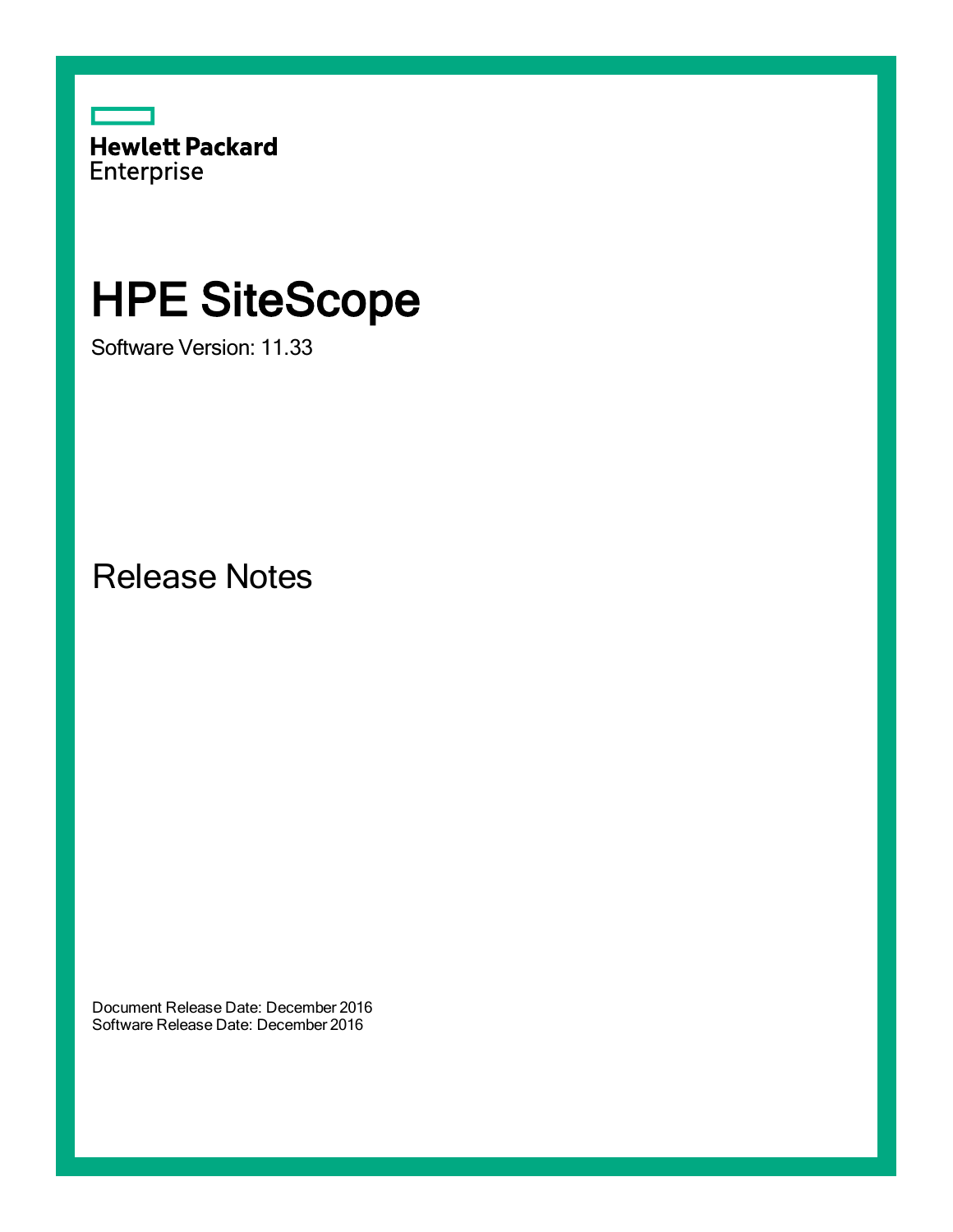## Legal Notices

## **Warranty**

The only warranties for Hewlett Packard Enterprise products and services are set forth in the express warranty statements accompanying such products and services. Nothing herein should be construed as constituting an additional warranty. HPE shall not be liable for technical or editorial errors or omissions contained herein.

The information contained herein is subject to change without notice.

## Restricted Rights Legend

Confidential computer software. Valid license from HPE required for possession, use or copying. Consistent with FAR 12.211 and 12.212, Commercial Computer Software, Computer Software Documentation, and Technical Data for Commercial Items are licensed to the U.S. Government under vendor's standard commercial license.

## Copyright Notice

© Copyright 2005-2016 Hewlett Packard Enterprise Development LP

## Trademark Notices

- Adobe® and Acrobat® are trademarks of Adobe Systems Incorporated.
- Intel®, Pentium®, and Intel® Xeon® are trademarks of Intel Corporation in the U.S. and other countries.
- iPod is a trademark of Apple Computer, Inc.
- Java is a registered trademark of Oracle and/or its affiliates.
- Microsoft®, Windows®, Windows NT®, and Windows® XP are U.S. registered trademarks of Microsoft Corporation.
- Oracle is a registered trademark of Oracle Corporation and/or its affiliates.
- UNIX® is a registered trademark of The Open Group.

## Documentation Updates

The title page of this document contains the following identifying information:

- Software Version number, which indicates the software version.
- Document Release Date, which changes each time the document is updated.
- <sup>l</sup> Software Release Date, which indicates the release date of this version of the software.

To check for recent updates or to verify that you are using the most recent edition of a document, go to: https://softwaresupport.hpe.com/group/softwaresupport/search-result?keyword=.

This site requires an HPE Passport account. If you do not have one, click the **Create an account** button on the HPE Passport Sign in page.

## Support

Visit the HPE Software Support website at: **https://softwaresupport.hpe.com**

This website provides contact information and details about the products, services, and support that HPE Software offers.

HPE Software Support provides customer self-solve capabilities. It provides a fast and efficient way to access interactive technical support tools needed to manage your business. As a valued support customer, you can benefit by using the support website to:

- Search for knowledge documents of interest
- Submit and track support cases and enhancement requests
- Download software patches
- Manage support contracts
- $\bullet$  Look up HPE support contacts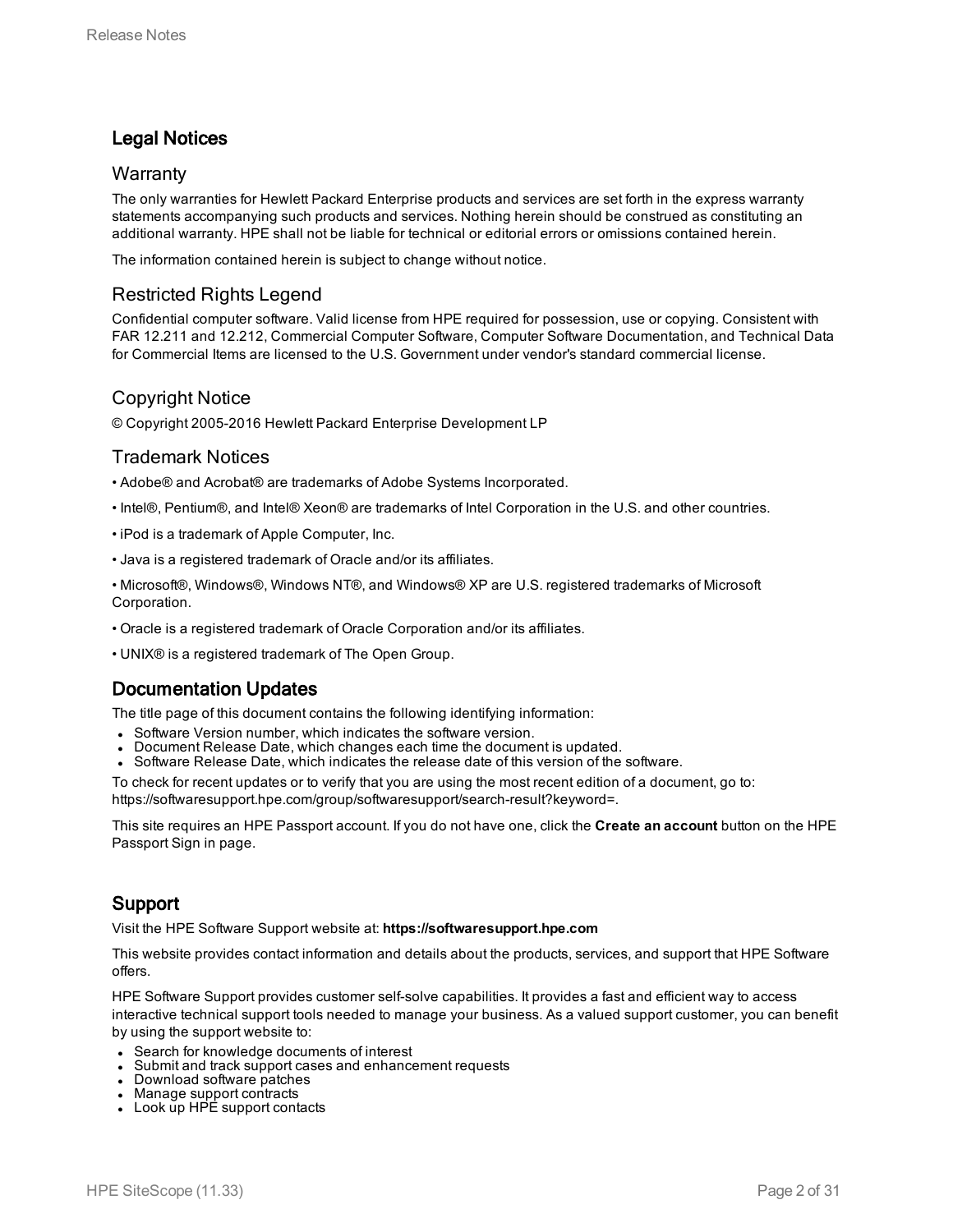- Review information about available services
- Enter into discussions with other software customers
- Research and register for software training

Most of the support areas require that you register as an HPE Passport user and sign in. Many also require a support contract. To register for an HPE Passport ID, go to **https://softwaresupport.hpe.com** and click **Register**.

To find more information about access levels, go to:

#### **https://softwaresupport.hpe.com/web/softwaresupport/access-levels**

### HPE Software Integrations and Solutions

Visit the Integrations and Solutions Catalog at **https://softwaresupport.hpe.com/km/KM01702731** to explore how the products in the HPE Software catalog work together, exchange information, and solve business needs.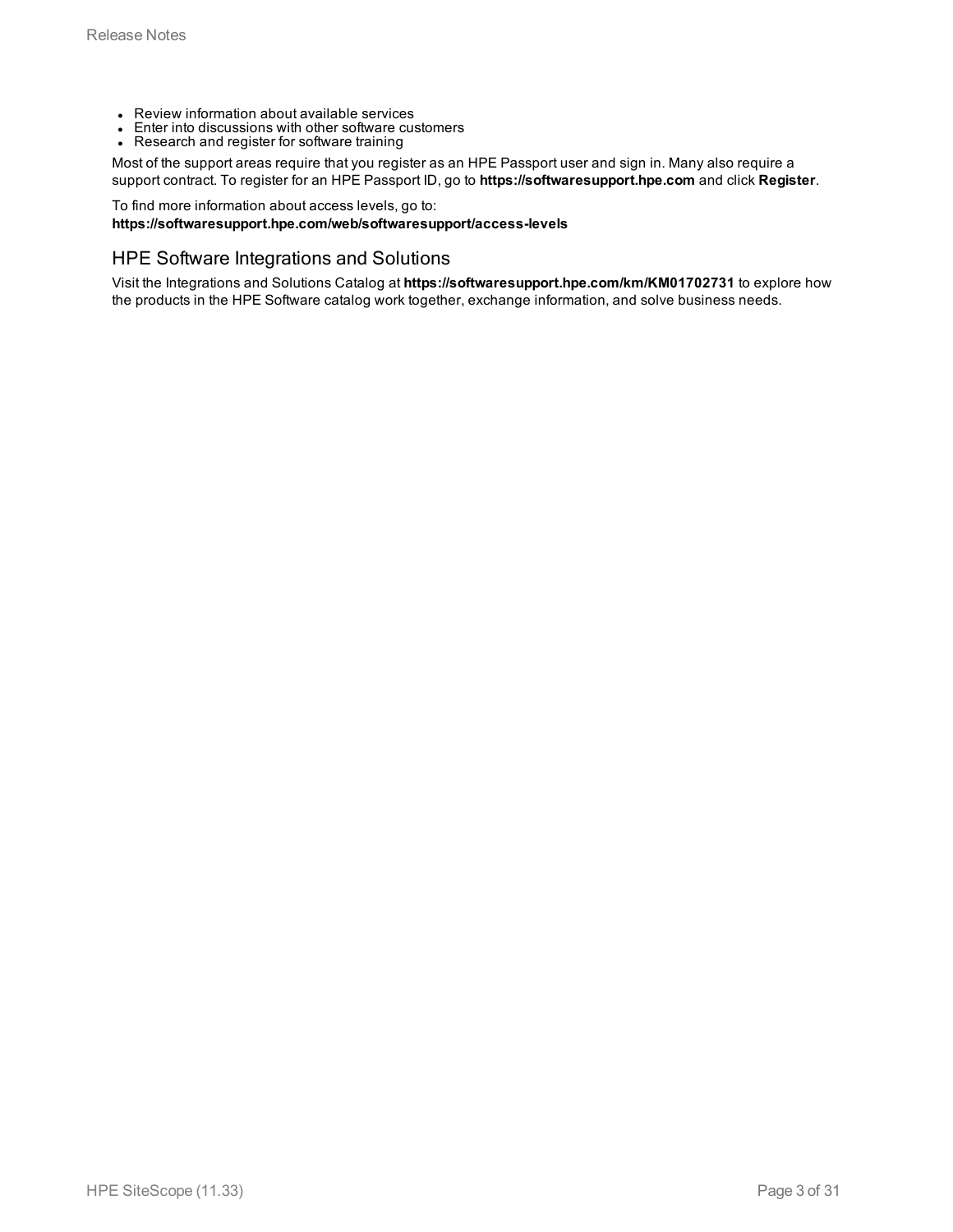# **Contents**

| <b>SSH</b> | 21 |
|------------|----|
|            |    |
|            |    |
|            |    |
|            |    |
|            |    |
|            |    |
|            |    |
|            |    |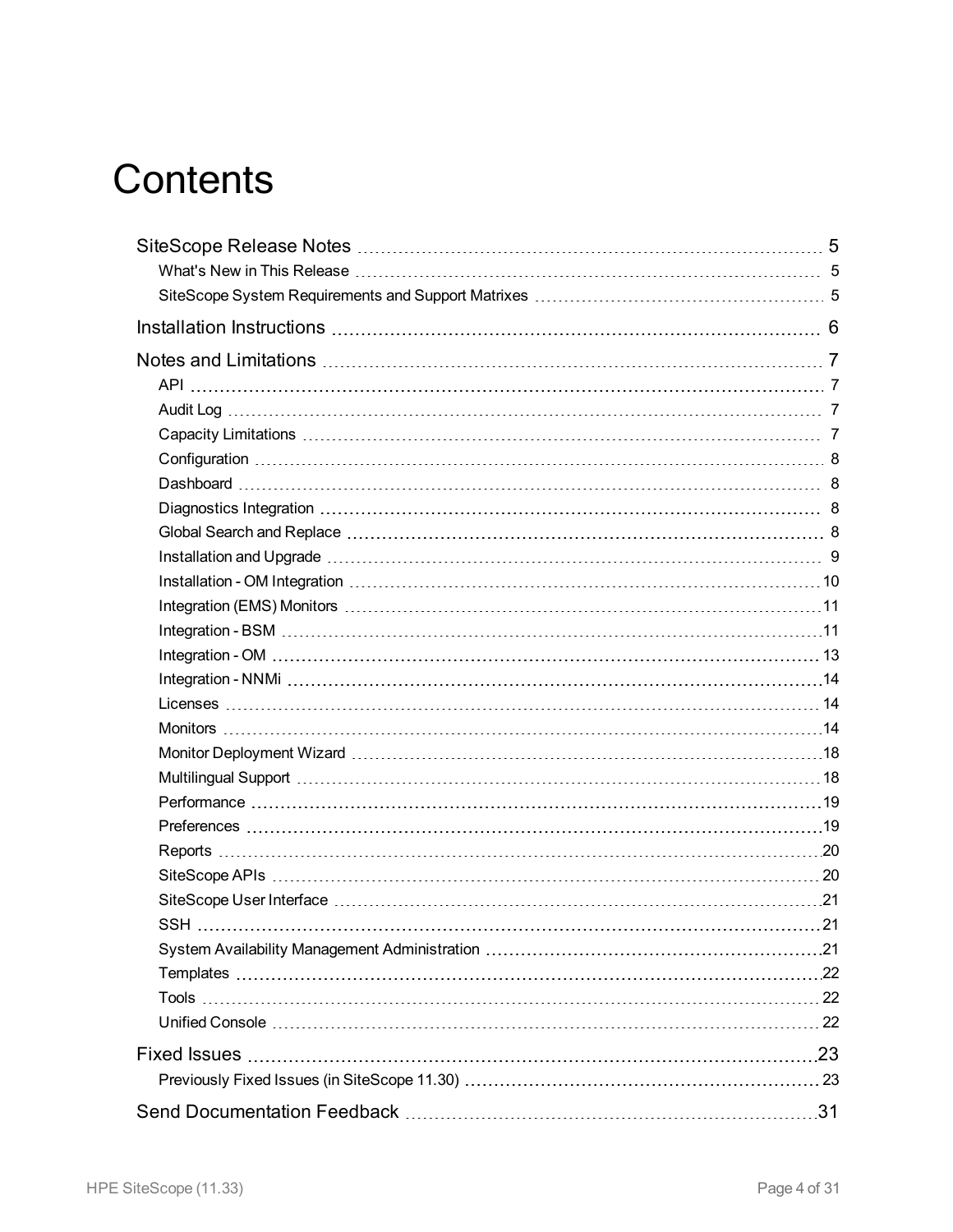# <span id="page-4-0"></span>SiteScope Release Notes

<span id="page-4-1"></span>This document provides information about SiteScope 11.33.

# What's New in This Release

SiteScope 11.33 includes new functionality, customer escalation fixes, and internal bug fixes. To view a full list of new features and enhancements in SiteScope 11.33, select **Help > What's New**, or download the What's New [document](https://softwaresupport.hpe.com/km/KM02656537) from the HPE [Software](https://softwaresupport.hpe.com/) Support site.

# <span id="page-4-2"></span>SiteScope System Requirements and Support Matrixes

SiteScope system requirements and support matrix information is located in the [SiteScope](https://softwaresupport.hpe.com/km/KM02656620) [Deployment](https://softwaresupport.hpe.com/km/KM02656620) Guide, located on the HPE [Software](https://softwaresupport.hpe.com/) Support site.

Information about supported integrations between SiteScope and other HP or third-party software is now available on the Software Solutions Now [\(Integrations\)](https://hpenterprise.sharepoint.com/teams/aztec/Portal/index.html) portal (requires HPE Passport login). Every integration listed includes a description of the integration, support matrix, and links to integration configuration documentation.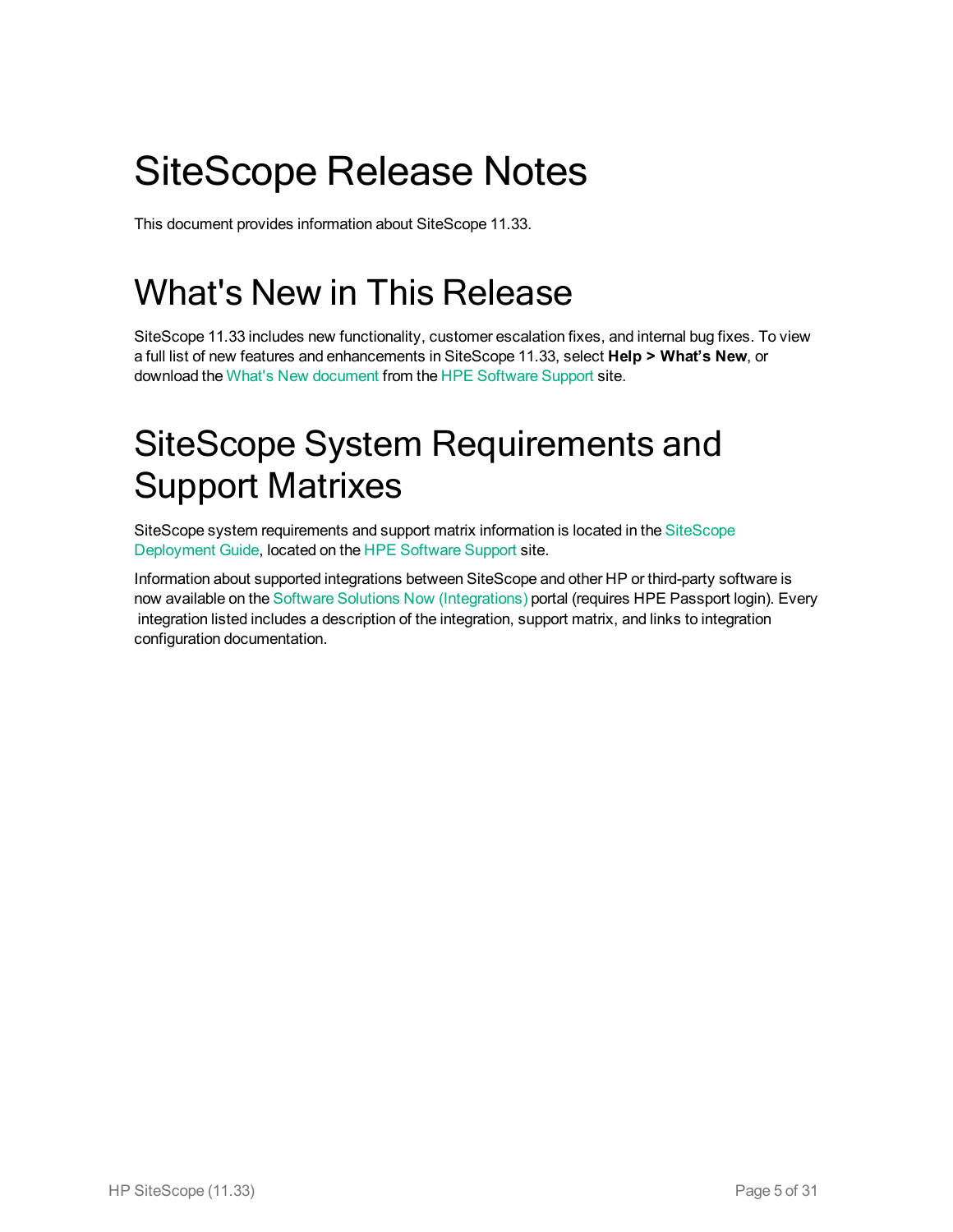# <span id="page-5-0"></span>Installation Instructions

For complete instructions on installing this software, follow the instructions in the "Installing SiteScope" section of the SiteScope [Deployment](https://softwaresupport.hpe.com/km/KM02656620) Guide.

If you are using an earlier version of SiteScope and you want to upgrade to 11.33, follow the "Upgrading an Existing SiteScope Installation" section of the SiteScope Deployment Guide.

For SiteScope integration with BSM 9.26, APM 9.30 and OMi 10.12, you must deploy the respective package from the Sitescope.zip package available with the SiteScope 11.33 installation package. Read the instructions from the Read Me file available with the packages.

The following planning and deployment resources are also available from the HPE [Software](https://softwaresupport.hpe.com/) Support site:

- [Deployment](https://softwaresupport.hpe.com/km/KM02656619) and Capacity Planner (Capacity Calculator)
- What's New [document](https://softwaresupport.hpe.com/km/KM02656537)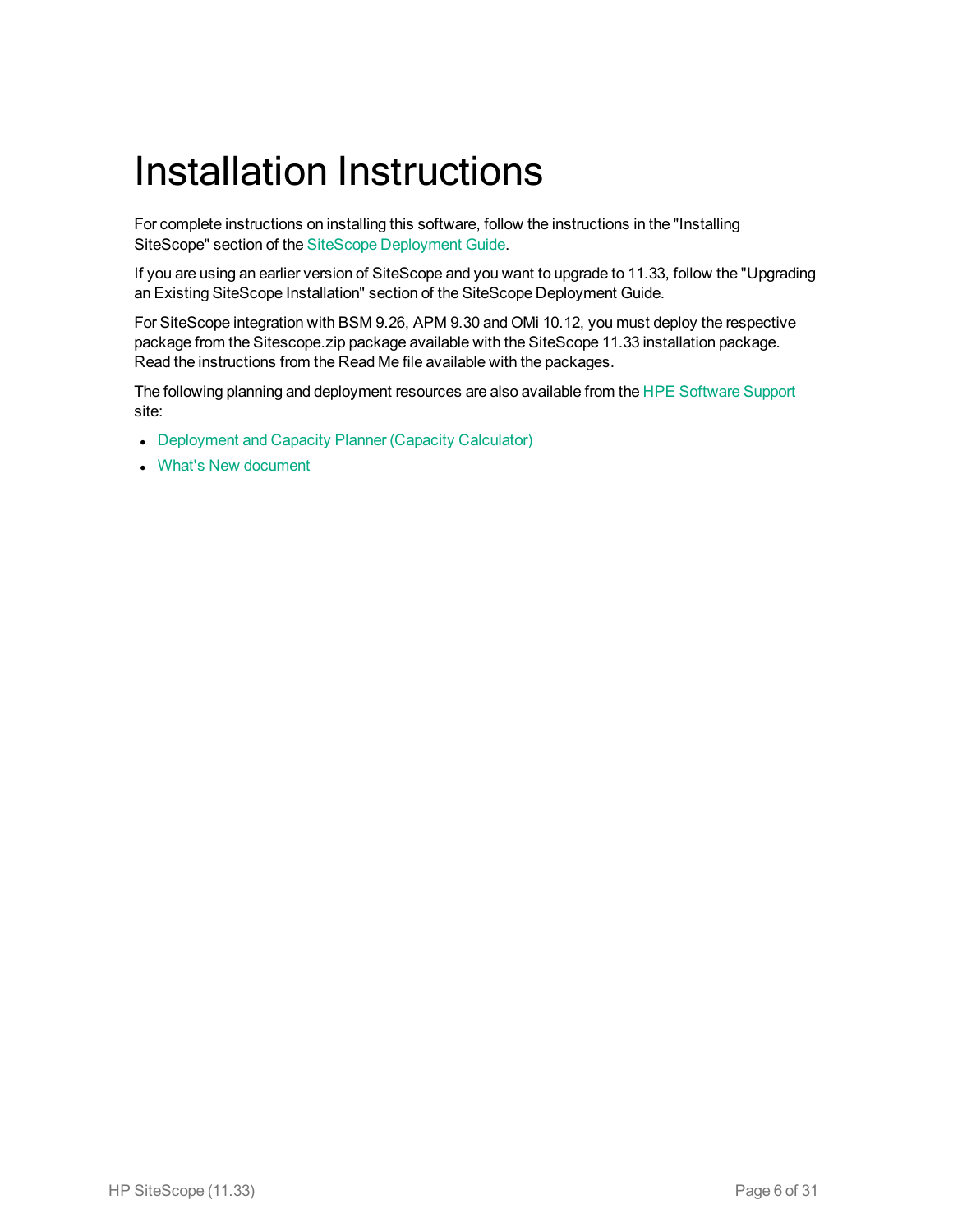# <span id="page-6-0"></span>Notes and Limitations

In most cases, problems and limitations are identified with a Change Request number (QCCR*xxxxxxxx*). Use this number when looking for more information about the problem on the [Self-](https://softwaresupport.hp.com/group/softwaresupport/search-result?keyword=)Solve [Knowledge](https://softwaresupport.hp.com/group/softwaresupport/search-result?keyword=) Search page, or when communicating with your HP Support representative.

To see the most updated status of limitations listed in this section, or generally to view a list of known problems for a specific product and/or version, on the Self-Solve [Knowledge](https://softwaresupport.hp.com/group/softwaresupport/search-result?keyword=) Search page of the [HPE](https://softwaresupport.hp.com/) [Software](https://softwaresupport.hp.com/) Support site, select the product, version, operating system, and document type, and click **Begin Your Search**. You can also search for a specific CR using the search box at the top of the page.

# <span id="page-6-1"></span>API

## **QCCR1I110216**

If you use the **runToolOnMonitorEx** API method on a Network Bandwidth or Microsoft Exchange monitor, the report URL in the results section can only be opened from a browser with an active SiteScope; the URL will not work if it is copied to another browser.

# <span id="page-6-2"></span>Audit Log

## **QCCR1I59672**

<span id="page-6-3"></span>When template changes are published to SiteScope objects, the audit log shows which objects were updated, but it does not show the before and after values.

# Capacity Limitations

## **QCCR1I30633**

When SiteScope is integrated with BSM, performing various very high load operations might cause problems in SiteScope. Use the following guidelines:

- Do not run the Publish Template Changes Wizard for over 3,000 monitors at once.
- Do not run the Monitor Deployment Wizard to create over 3,000 monitors at once.
- Do not copy/paste over 3,000 monitors in a single action.
- Do not perform a Global Search and Replace to modify BSM integration properties for over 2,500 monitors at once.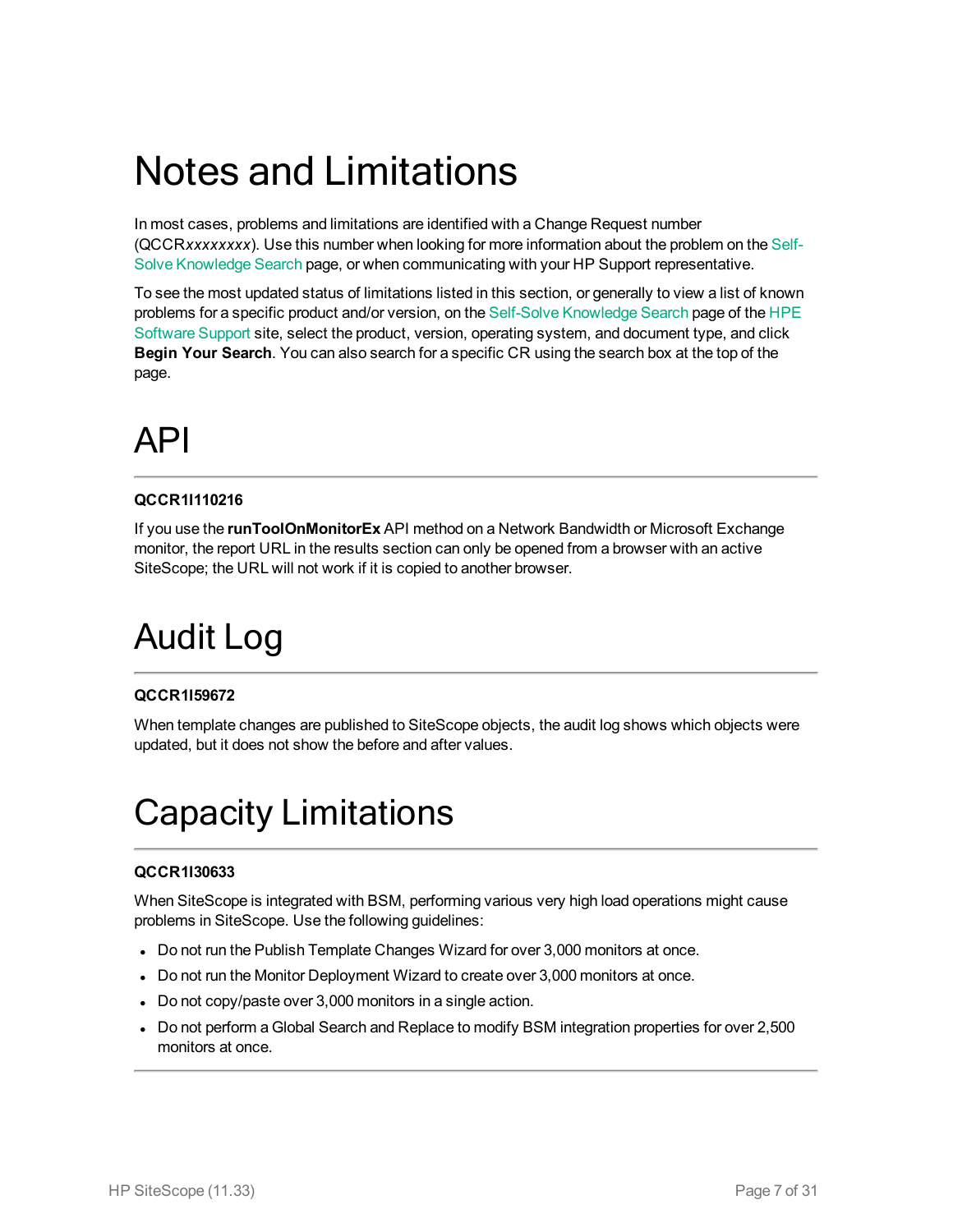<span id="page-7-0"></span>When working under high load conditions, you should suspend all monitors before connecting to BSM for the first time.

# **Configuration**

## **QCCR1I37003**

SiteScope applet must have the **Keep temporary files on my computer** selected in your client Java configuration (**Control Panel > Java > General tab > Temporary Internet Files > Settings**). Failing to do so will result in: "NoClassDefFound" exception and applet loading will fail.

If security issues require it, delete the temporary files manually when you finish using the SiteScope applet:

- 1. Close the SiteScope applet.
- 2. Select **Start > Control Panel > Java > General** tab.
- 3. In the **Temporary Internet Files** section, click **Settings** and then click **Delete Files**.

If SiteScope is installed on Microsoft Windows Server 2008, you should manually define the time zone offset in **Preferences > Infrastructure Preferences > General Settings > Time Zone offset**, in hours, from Greenwich Mean Time (GMT). For example, if the time zone is GMT +2, type "-2" as the time zone offset. If the time zone is GMT -5, type "5" as the time zone offset. For GMT, type "-999" or "0".

# <span id="page-7-1"></span>**Dashboard**

## **QCCR1I20806**

<span id="page-7-2"></span>The Dashboard column layout in the Monitor History view cannot be saved during user sessions.

# Diagnostics Integration

When creating a Diagnostics Integration in Integration Preferences, if you select the **Include additional data** option, all other Diagnostics and Generic Data integrations are affected (the data SiteScope forwards to these applications also contains this additional data). It is recommended to select this option only if you require this additional data for all your Diagnostics and Generic Data integrations. For details on the option, refer to the "Diagnostics Integration Preferences Dialog Box" in the "Integration Preferences User Interface" section of the *Using SiteScope* help.

# <span id="page-7-3"></span>Global Search and Replace

## **QCCR1I42998**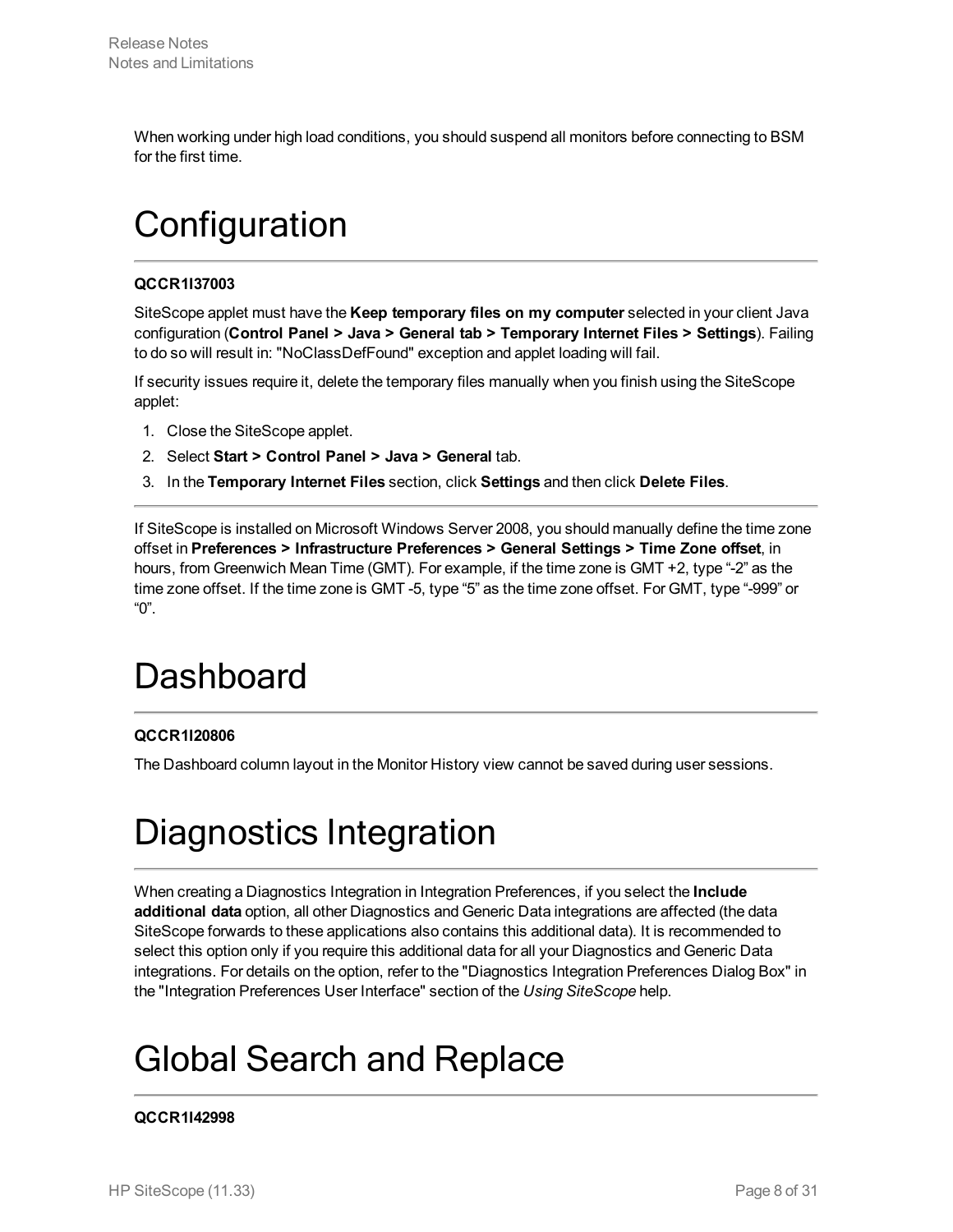When using Global Search and Replace, unable to replace **Credentials** values that are used in remote servers and monitors.

### **QCCR1I45045**

Indicator Settings are not supported, and are not available, in Global Search and Replace.

The Review Summary page displays the real host name of the monitored server instead of the name by which the remote machine should be known in SiteScope. This means that you cannot differentiate between multiple remote servers created for the same host machine (for example, where one remote server uses the WMI connection method and another uses NetBios).

# <span id="page-8-0"></span>Installation and Upgrade

#### **Upgrading to SiteScope 11.30**

For existing SiteScope customers, a new license key is required for this software update. Contact your HP support renewal rep to request product contract migration first. Once contract migration is completed, you can return to the My Software Updates portal

[\(https://h20575.www2.hp.com/usbportal/softwareupdate.do\)](https://h20575.www2.hp.com/usbportal/softwareupdate.do) and click the **Get Licensing** tab to get the new license key(s).

#### **QCCR1I71260**

During SiteScope installation, you might be unable to configure SiteScope in the SiteScope Configuration Wizard due to a corrupted wizard (no ability to click **Next**).

#### **Workaround:**

- 1. Close the HP SiteScope Configuration Wizard.
- 2. Navigate to **%Temp%/../HPOvInstaller/HPSiteScope\_<Version>** (for example: **HPSiteScope\_ 11.20**).
- 3. Copy one of the **ovinstallparams\_<time\_stamp>.ini** files to **%Temp%** (for example: **ovinstallparams\_2012.06.03\_13\_44.ini**).
- 4. Rename **%Temp%/ovinstallparams\_<time\_stamp>.ini** to **%Temp%/ovinstallparams.ini**.
- 5. Open a command prompt window, and run the following command: **%Temp%/HPSiteScope/postinstall\_launch\_sis\_config.bat %cd%**.
- 6. Continue with the SiteScope configuration as described in the SiteScope Deployment guide.

The SiteScope user interface does not start and an error message is displayed while starting the SiteScope applet (for example: "The Java Runtime Environment cannot be loaded").

**Workaround:** Perform the steps below. After each step, try to reopen SiteScope. If SiteScope fails again, proceed to the next step.

- 1. Close all the browser's windows.
- 2. End all remaining browser processes (if any remained) using Windows Task Manager.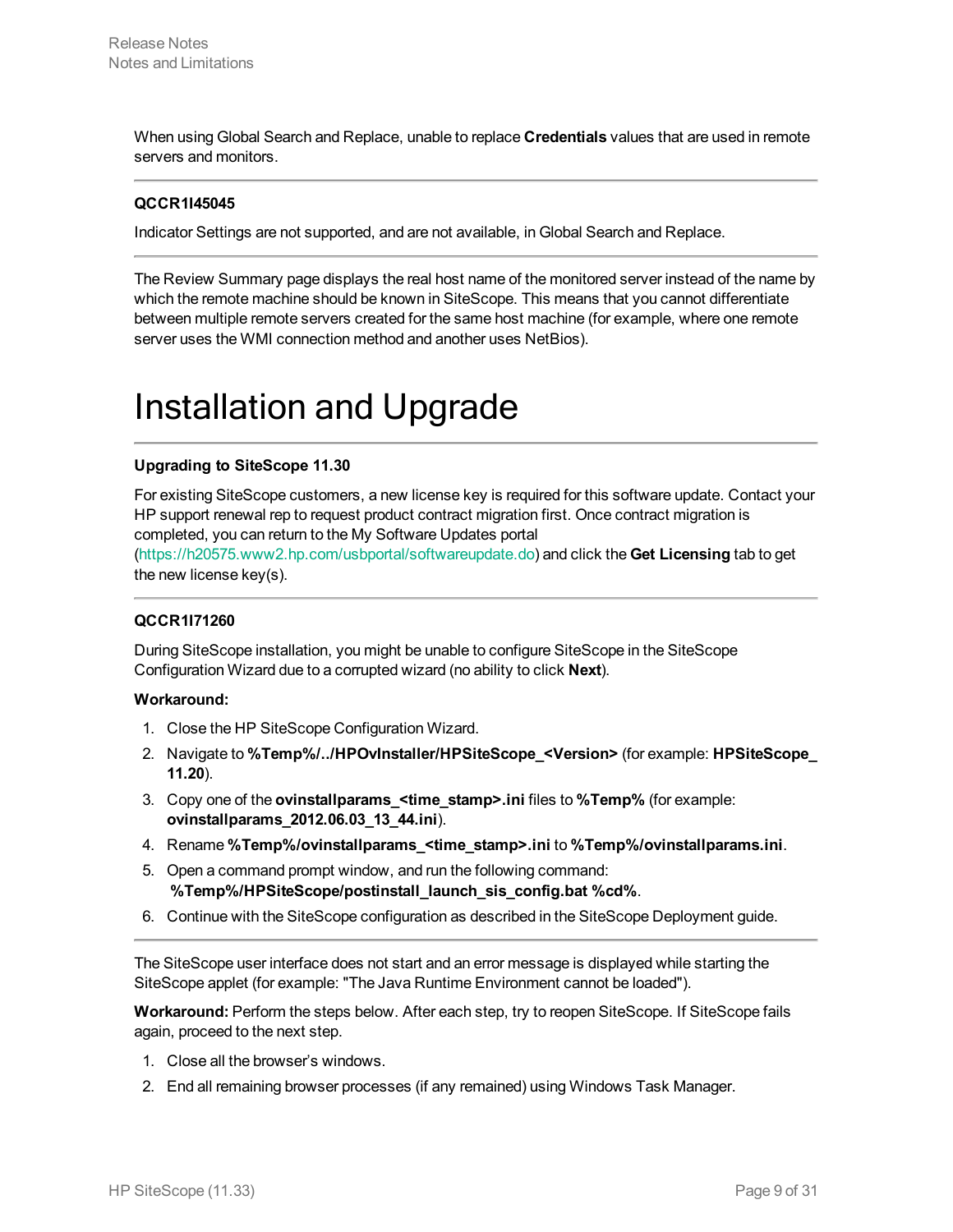- 3. Clean the local Java applet cache. Select **Start > Control Panel > Java**, and in the **General** tab, click **Delete Files** and then click **OK**.
- 4. Clean the local Java applet cache by deleting the content of the following folder: **C:\Documents** and Settings\<user\_name>\Application Data\Sun\Java\Deployment\cache.

The SiteScope menu bar opens but the applet fails to start, and you see a blank screen or an "x" image.

**Workaround:** Perform the following:

- 1. Click **Start > Control Panel > Java**.
- 2. In the Java Control Panel, click the **Advanced** tab.
- 3. Expand the **Default Java for browsers folder**, and make sure that **Microsoft Internet Explorer** and **Mozilla family** are selected.
- 4. Click **Apply** and then click **OK**.

The ability to report topology data to BSM was enhanced with several complex topologies (such as WebSphere, WebLogic, and so forth). SiteScope must collect the properties for these topologies on the first start after an upgrade. This may take some time because it means connecting to the monitored servers and getting the additional data. A problem may arise during the first restart if it takes longer than 15 minutes because SiteScope automatically restarts if there are no monitors running within this time.

#### **Workaround:**

- 1. After an upgrade, use the following batch file to start SiteScope for the first time: <**SiteScope root directory>/bin/go.bat**.
- 2. Once SiteScope is started, for any monitors that are monitoring environments that are not running, select **Disable reporting metrics to BSM** under **BSM Integration Data and Topology Settings** in HP Integration Settings. This saves wasting time waiting for the monitored servers to reply.

An Internet Explorer exception error message is thrown inside SiteScope pages, indicating Operation aborted.

**Workaround:** Remove or disable the Skype add-ons on your system. For further details, see [http://support.microsoft.com/default.aspx/kb/927917.](http://support.microsoft.com/default.aspx/kb/927917)

#### **QCCR1I110540**

After importing configuration data from SiteScope 11.24 to 11.30, the Hadoop Cluster Monitoring solution template container is displayed twice in the Solution Templates folder. One container has the templates and their contents; the other container is empty.

<span id="page-9-0"></span>**Workaround:** To avoid this when upgrading to SiteScope 11.31, import the SiteScope 11.24 configuration directly to 11.31.

# Installation - OM Integration

#### **QCCR1I51861**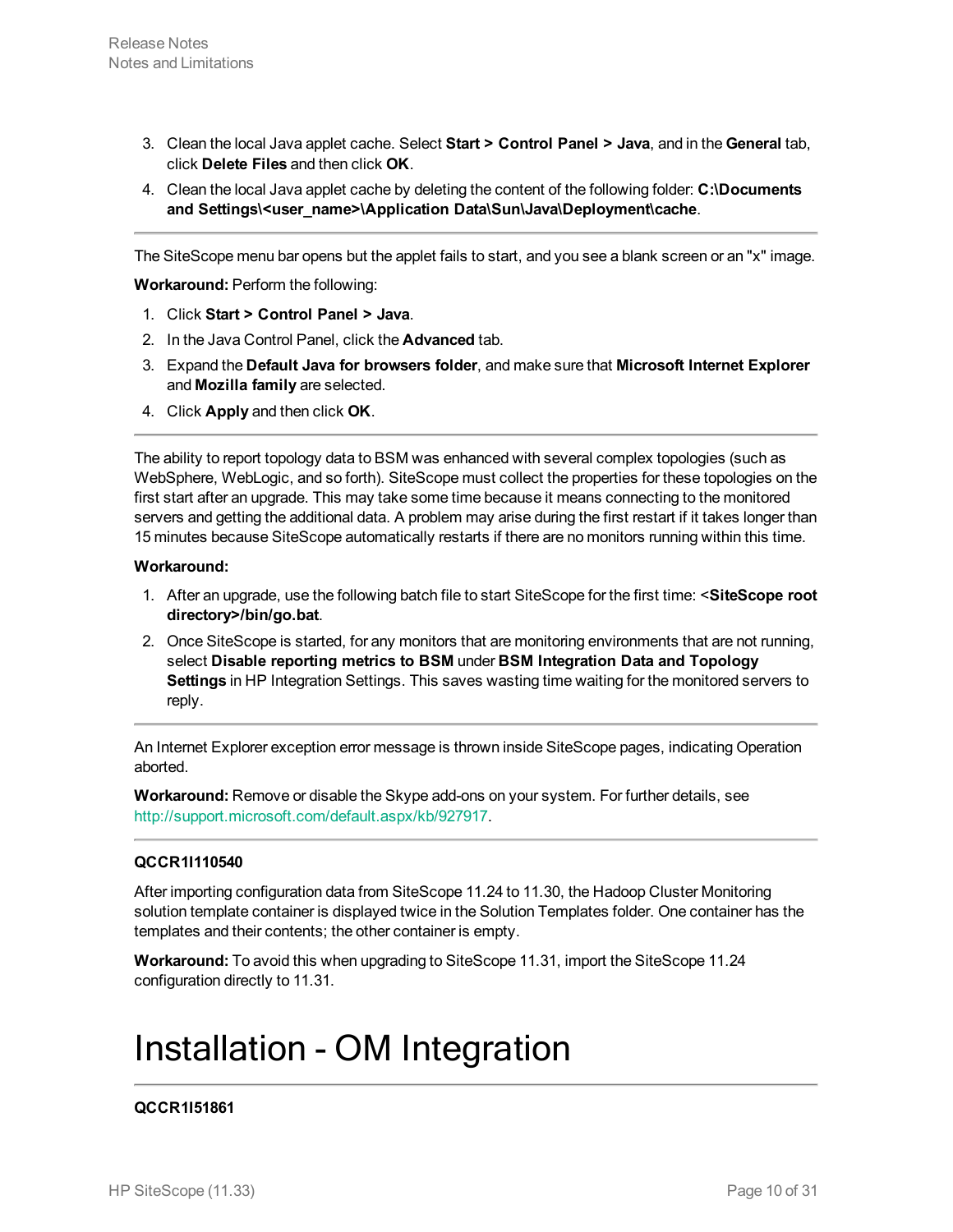If there is a problem signing and installing the local policies when configuring Operations Manager event integration, the installation hangs.

<span id="page-10-0"></span>**Workaround:** Restart your HP Operations agent, or your SiteScope server.

# Integration (EMS) Monitors

## **QCCR1I48048**

Publishing changes after changing custom topology in an EMS monitor template does not affect a monitor's custom topology in BSM.

## **QCCR1I106556**

<span id="page-10-1"></span>Technology SNMP Trap Integration Monitor: The **Test Script** option does not work in the Field Mapping and Topology Settings panels.

# Integration - BSM

## **QCCR1I35093**

Historical data is lost in SAM reports after host DNS resolution if the host is resolved with another name (Topaz ID).

**Workaround:** Manually update the BSM database by searching for the old Topaz ID and replacing it with the new ID for historical data.

## **QCCR1I39607**

The **Running Software** CI which is reported by both SiteScope and Real User Monitor is not reconciled, since SiteScope does not report the **IpServiceEndpoint** CI that should be linked to the **Running Software** CI. To report topology to BSM, select the **Report monitor and related CI topology** option under the HP Integration Settings panel in the monitor properties.

## **QCCR1I48052**

Sending topology fails for some monitors deployed from solution templates (since not all monitors have the report topology to BSM option selected by default).

**Workaround:** After deploying a monitor using a solution template:

- 1. Expand **HP Integration Settings** in the monitor properties.
- 2. Select **Enable reporting monitor status and metrics** (in the **BSM Integration Data and Topology Reporting** section) to enable the monitor to report to BSM.

#### **QCCR1I49550**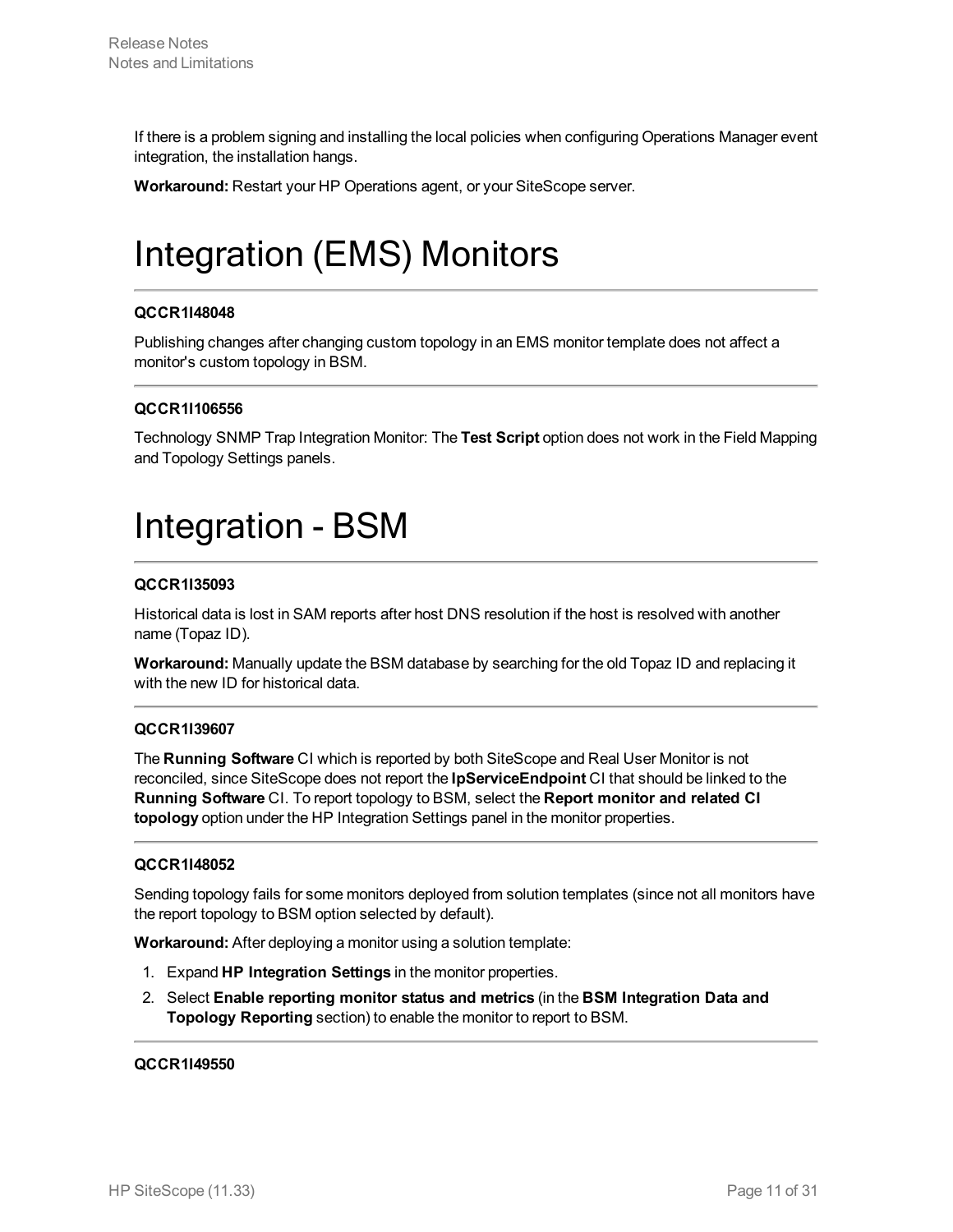When adding threshold conditions to a monitor that has multiple CIs (SAP CCMS, SAP Work Processes, Siebel Application Server, Siebel Web Server, Solaris Zones, or VMware Performance monitor), the **Indicator State and Severity** value disappears for all threshold conditions, except for the last condition added.

**Workaround:** Add and configure threshold by threshold, instead of by adding and configuring each threshold individually. When you save the monitor, indicator values for all threshold conditions are displayed.

### **QCCR1I73658**

When exporting the **sitescope.zip** package from BSM (**Admin > RTSM Administration > Administration > Package Manager)** to a local server and modifying topology scripts, make sure the package deployed back to the server consists only of the modified files under the **sitescope/discoveryScripts** folder.

**Workaround:** If you already deployed the **sitescope.zip** package with all its contents and you encounter topology reporting problems, perform the following:

- 1. Stop SiteScope.
- 2. Delete the content from the **%sitescope\_home%/discovery/hsqldb** folder.
- 3. Restart SiteScope.
- 4. Resynchronize topology (in SiteScope, select **Preferences > BSM integration Preferences > BSM Preferences Available Operations** and click **Re-Synchronize**.

Deploying SiteScope templates while registering a SiteScope to BSM may cause a loss of topology data reported to BSM. It is recommended to avoid making configuration changes while performing BSM registration.

To improve performance, SiteScope uses a topology cache when sending topology data to the BSM's RTSM (Run-time Service Model). If SiteScope attempts to send an existing CI to the ODB, the CI may not be sent or be created in the ODB for up to a week because of the way the topology cache works.

This could happen in the following circumstances:

- When cutting and pasting a monitor from one group into a new group (so the original group is left empty), and then cutting and pasting the monitor from the new group back into the original group.
- When disabling data and topology reporting for a monitor and then enabling it again in HP Integration Settings.
- After a CI has been manually deleted from the ODB, it is not created again until the cache is cleaned out. (EMS flow - Deleting EMS monitors from the ODB)

**Workaround:** If you cannot wait approximately one week to see the CIs, you can manually synchronize the data as follows: **In Preferences > Integration Preferences**, edit the relevant integration and in the **BSM Preferences Available Operations** area, click **Re-synchronize**.

If SiteScope restarts for any reason while SiteScope is connected to BSM, some topology data that SiteScope forwards to BSM may be lost.

**Workaround:** If not all topology data was forwarded to BSM, manually synchronize the data as follows: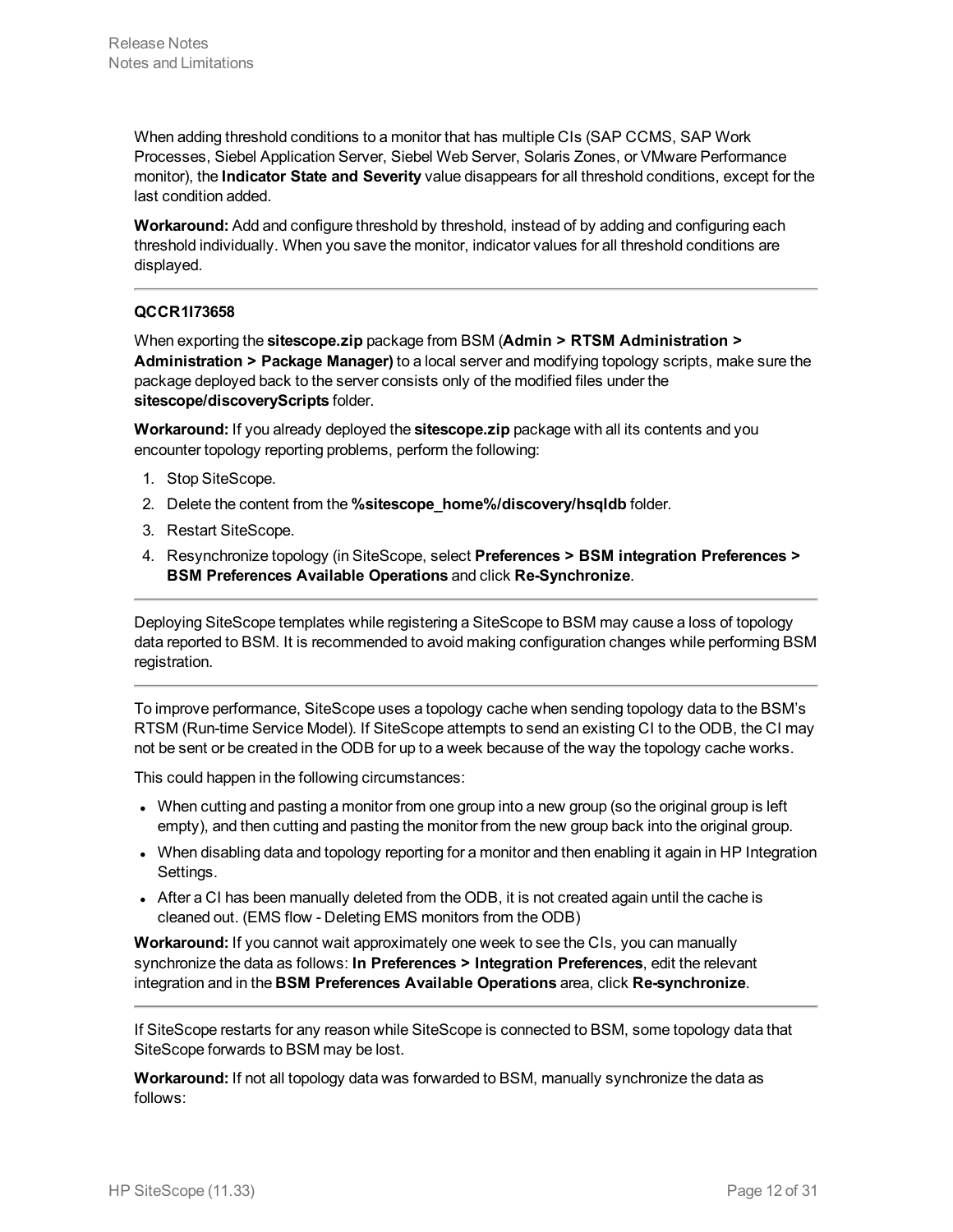- 1. In **Preferences > Integration Preferences**.
- 2. Edit the relevant integration.
- 3. In the **BSM Preferences Available Operations area, click Re-synchronize**.

#### **QCCR1I110562**

<span id="page-12-0"></span>If SiteScope contains Solaris Zones monitors, it is unable to synchronize the topology data (CIs) it sends to BSM.

# Integration - OM

## **QCCR1I51638**

After installing the HP Operations agent, it is recommended to restart the SiteScope server.

#### **QCCR1I58340**

When SiteScope is installed on the same machine as Operations Manager for Windows 9.x (OMW), the discovery policy integrations (node and monitor service discovery) do not work and a JVM error file is generated. Note that running the integration batch files from a command line returns the discovery XML results to the console, while running it from the agent agtrep command fails.

**Workaround:** Manually configure the integration scripts to work with Java 32.

- 1. Install SiteScope 64-bit on a machine with OMW 9.0 64-bit.
- 2. Download Java 32-bit.
- 3. In the **<SiteScope root>\integrations\om\bin** folder, make a copy of the r**un\_api\_call.bat** file, and name it r**un\_api\_call\_32.bat**.
- 4. Open **run\_api\_call\_32.bat** in a text editor, and set the java location to the 32-bit location from where you downloaded it.
- 5. Edit **<SiteScope root>\integrations\om\bin\om\_discovery\_hosts.bat** by replacing **run\_api\_ call\_om.bat with run\_api\_call\_32.bat.**
- 6. Edit **<SiteScope root>\integrations\om\bin\om\_discovery\_monitors.bat** by replacing **run\_ api\_call\_om.bat with run\_api\_call\_32.bat.**

#### **QCCR1I59226**

If BSM is using an HTTPS reverse proxy or a load balancer, you need to provide the HP Operations Agent on the SiteScope server with a certificate so that it can communicate securely with BSM. Check for an updated version of these release notes for details on how to manually configure the agent.

When SiteScope is integrated with Operations Manager, the HP Operations agent included with SiteScope requires an OS Instance Advanced license. Nodes registered in Operations Manager through the node discovery policy might also (falsely) request a Target Connector license. For details on Operations Manager licensing requirements, refer to the Operations Manager documentation.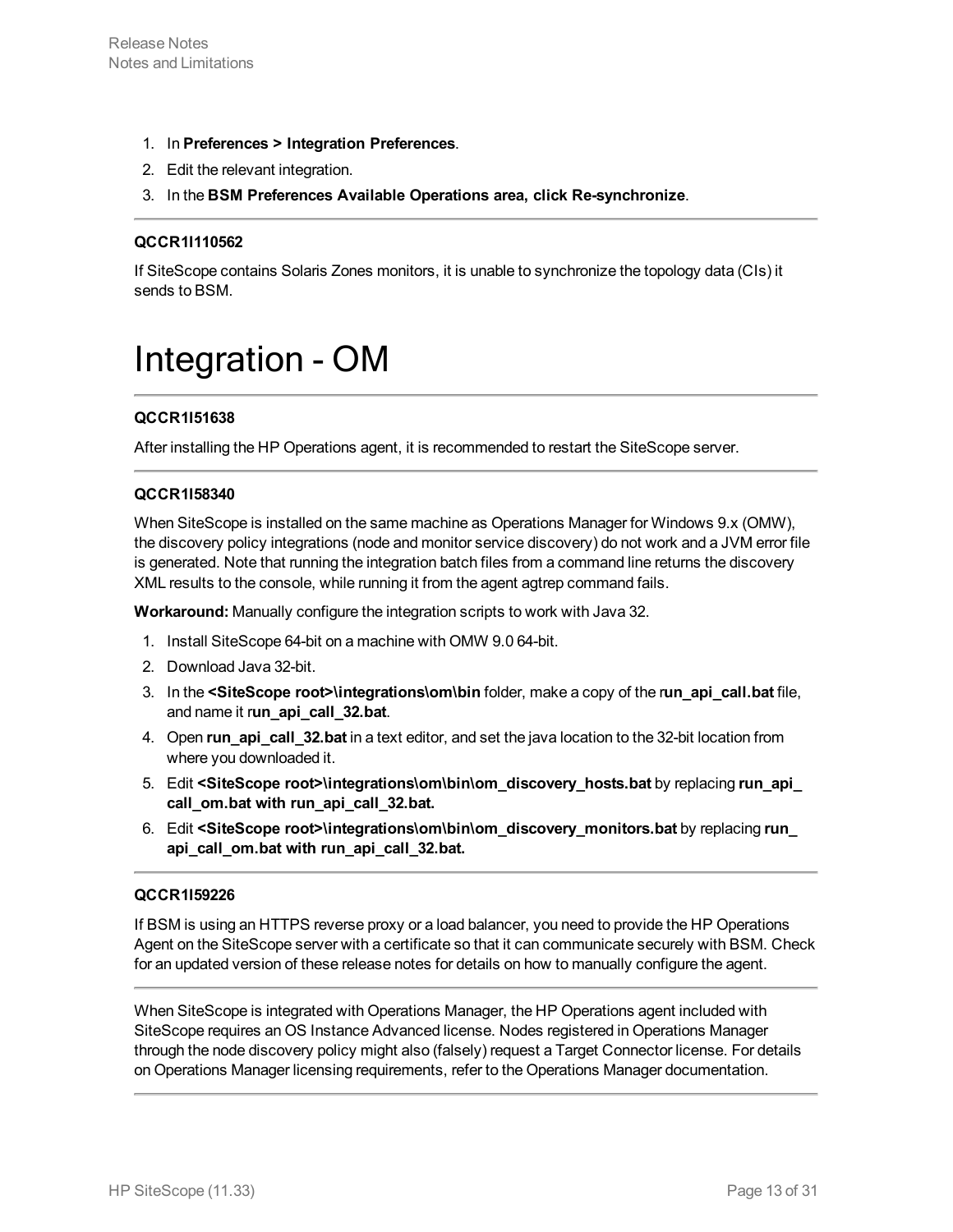Operations Manager 9.0 for Windows 64-bit console does not support the tree services view (when OM is integrated with SiteScope). The tree view is available in the left pane, but not in the service map on the right.

<span id="page-13-0"></span>When you have an HP Operations agent on a SiteScope machine that is managed from Operations Manager, you cannot connect SiteScope to BSM with Event Integration.

# Integration - NNMi

## **QCCR1I58088**

<span id="page-13-1"></span>Value of eventTime field in the event sent by SiteScope SNMP Trap Alert to NNMi is displayed in seconds instead of 1/100 of a second (TimeTicks units).

# Licenses

## **QCCR1I116474**

Aggregation is not happening when we add System collector license on top of Premium OSI when the license file have all license keys (URL,transaction,OSI)

<span id="page-13-2"></span>**Workaround:** To aggregate System Collector OSi license with other OSi license editions (Premium or Ultimate), import only the System Collector OSi license on Premium or Ultimate license.

# **Monitors**

## **QCCR1I53756**

SiteScope is unable to retrieve instances and counters from a Microsoft SQL Server 2008.

**Workaround:** You can monitor Microsoft SQL Server 2008 using the Microsoft Windows Resources monitor.

## **QCCR1I41203**

Date and time format for monitor status is shown according to the server locale instead of the browser locale.

## **QCCR1I54666**

The following Virtualization monitors do not support VM instance-based information on HPOM integration events and metrics: VMware Performance, VMware Host CPU/Memory/Network/State/Storage, Solaris Zones, and Microsoft Hyper-V monitors.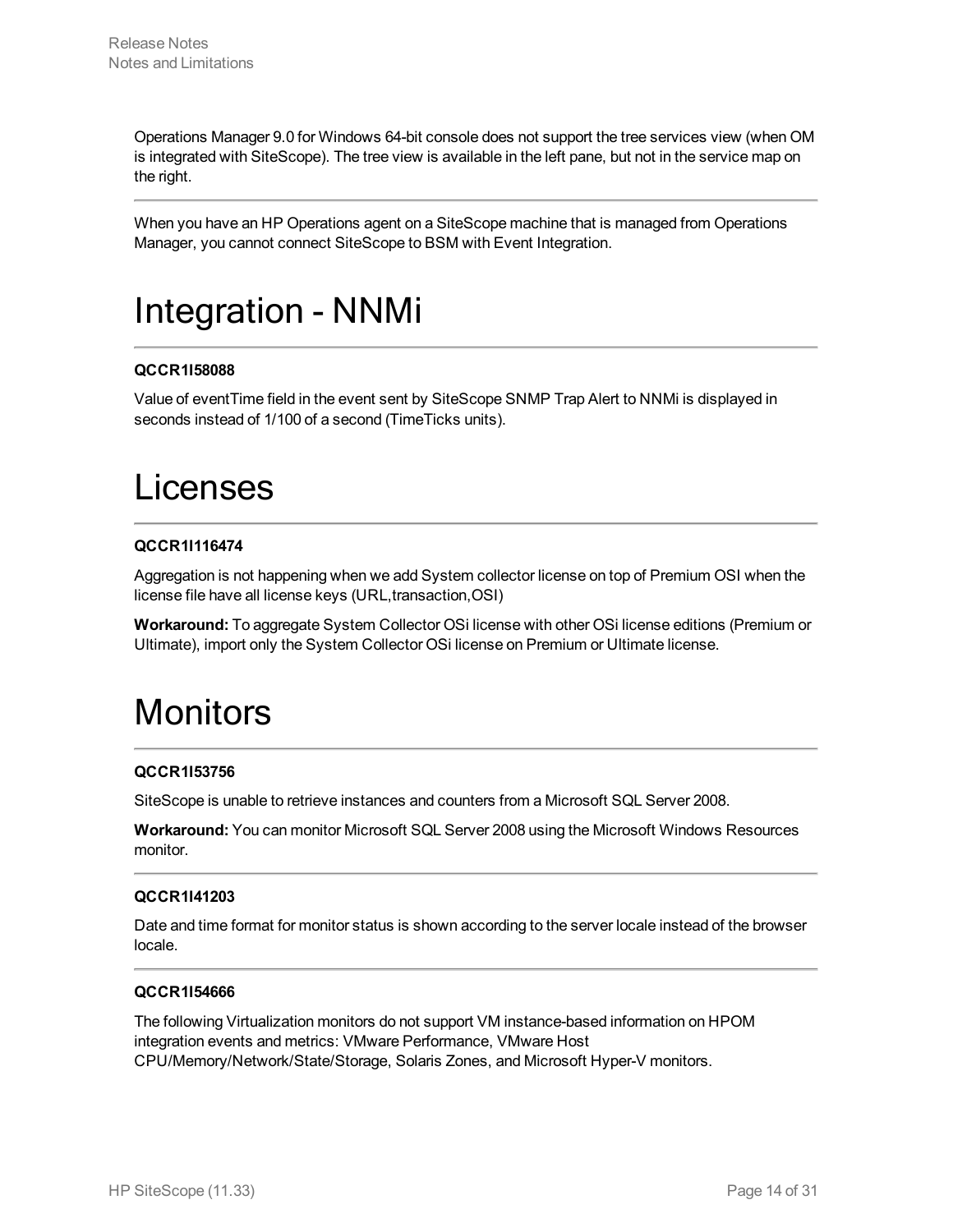All HPOM events or Performance Manager metrics generated by these monitors are associated with the monitored target (such as ESX or vCenter), instead of with the actual VM embedded within the relevant metric.

**Note:** When integrating with BSM, events and metrics are correlated with the correct VM CI, based on CI resolution.

#### **QCCR1I99681**

Database Query monitor: If the monitor is not configured properly, it can cause SiteScope running on a UNIX platform to go into a restart loop.

#### **QCCR1I41201**

**Database Query monitor.** The Database Query monitor status is shown according to the server locale. If there are any specific messages from the database, such as error messages, this information might not be displayed properly in the status field where the server locale is different from the client locale, and the information contains non-Latin characters.

#### **QCCR1I58676**

**Database Query monitor.** Unable to use space separated LDAP URLs in the Database Connection URL field due to spaces not being accepted.

#### **QCCR1I28593**

**Disk Space monitor.** The Disk Space monitor displays slightly different results depending on the protocol that is used (NetBIOS, WMI or non-perfex based SSH).

#### **QCCR1I41200**

**FTP monitor.** Summary status for the FTP monitor is shown according to the server locale instead of the browser locale.

#### **QCCR1I23798**

**File monitor**. If Telnet is used as the connection method for UNIX remote servers running on an HP-UX or Linux operating system, and either (1) the LANG environment variable is unset, or (2) "set -u" is in effect and the LANG or LC\_ALL environment variables are unset, the File monitor will not work regardless of the file it is monitoring.

**Workaround:** Permanently set the LANG and LC\_ALL environment variables to the default shell for the SiteScope user.

#### **QCCR1I64049**

**Log File/Microsoft Windows Event Log monitor.** Monitor does not run again if it detects an error when **Verify error** is selected in the Monitor Run Settings panel.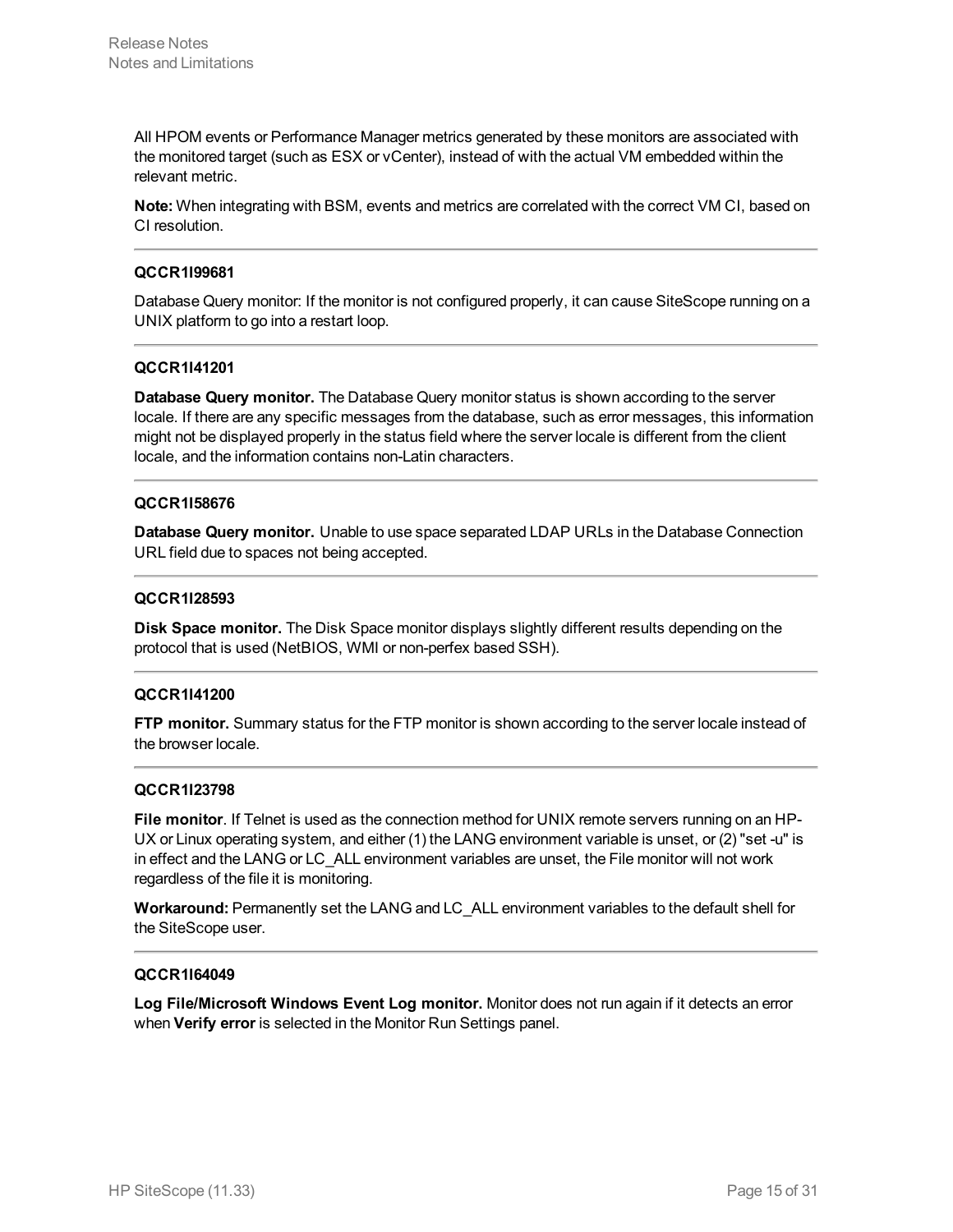#### **QCCR1I32441**

**Microsoft Windows Event Log monitor.** The Microsoft Windows Event Log monitor is unable to monitor "Critical" event types on Windows 2008 servers. This is because the event type is not supported in the Event Type list. This limitation is relevant for SiteScopes installed on Windows Server 2008 only.

#### **QCCR1I33005**

**Microsoft Windows Resources monitor.** Unable to receive measurements when monitoring a remote server that contains non-English characters from an English machine using NetBIOS or agentbased SSH.

**Workaround:** Use the same operating system language on both systems.

#### **QCCR1I27152**

**Oracle Database monitor.** If you have created Oracle Database monitors in SiteScope and afterwards you connected to BSM and you want the monitor and its related topology to be reported to BSM, you must enter values for the database machine in the **Name** and **Server** fields and select the **Report monitor and related CI topology** check box in **HP Integration Settings > BSM Integration Data and Topology Settings**.

#### **QCCR1I30899**

**Script monitor.** When defining a Script monitor to monitor a Linux remote server using the Telnet connection and the script is defined as USE COMMAND, the match expression may not work properly. This could be caused by a limitation in the number of characters that can be used to run the USE COMMAND. By default, the terminal command line has a length limitation on the size of the command per line.

**Workaround:** Change the connection method to **SSH** on the defined Linux remote server.

**Memory monitor.** WMI returns incorrect values for the memory used % and MB free counters when the WMI connection method is used on a Windows Server 2008. This is due to an issue with WMI (not SiteScope).

**Monitor Thresholds.** If, in the counters tree in the Monitor Settings panel, you clear or add a counter that has corresponding thresholds defined in the Threshold Settings panel, the counter might be:

- Replaced in the Threshold Settings with the next selected counter in the counter tree.
- Replaced with the default counter.
- Removed from the Threshold Settings panel.

This limitation applies to all browsable monitor counter types in template mode only, and to the Microsoft Windows Resources, Apache, and Health monitors in normal and template mode.

**Monitor Tree.** If there is a large space between group containers in the SiteScope monitor tree, refresh your browser.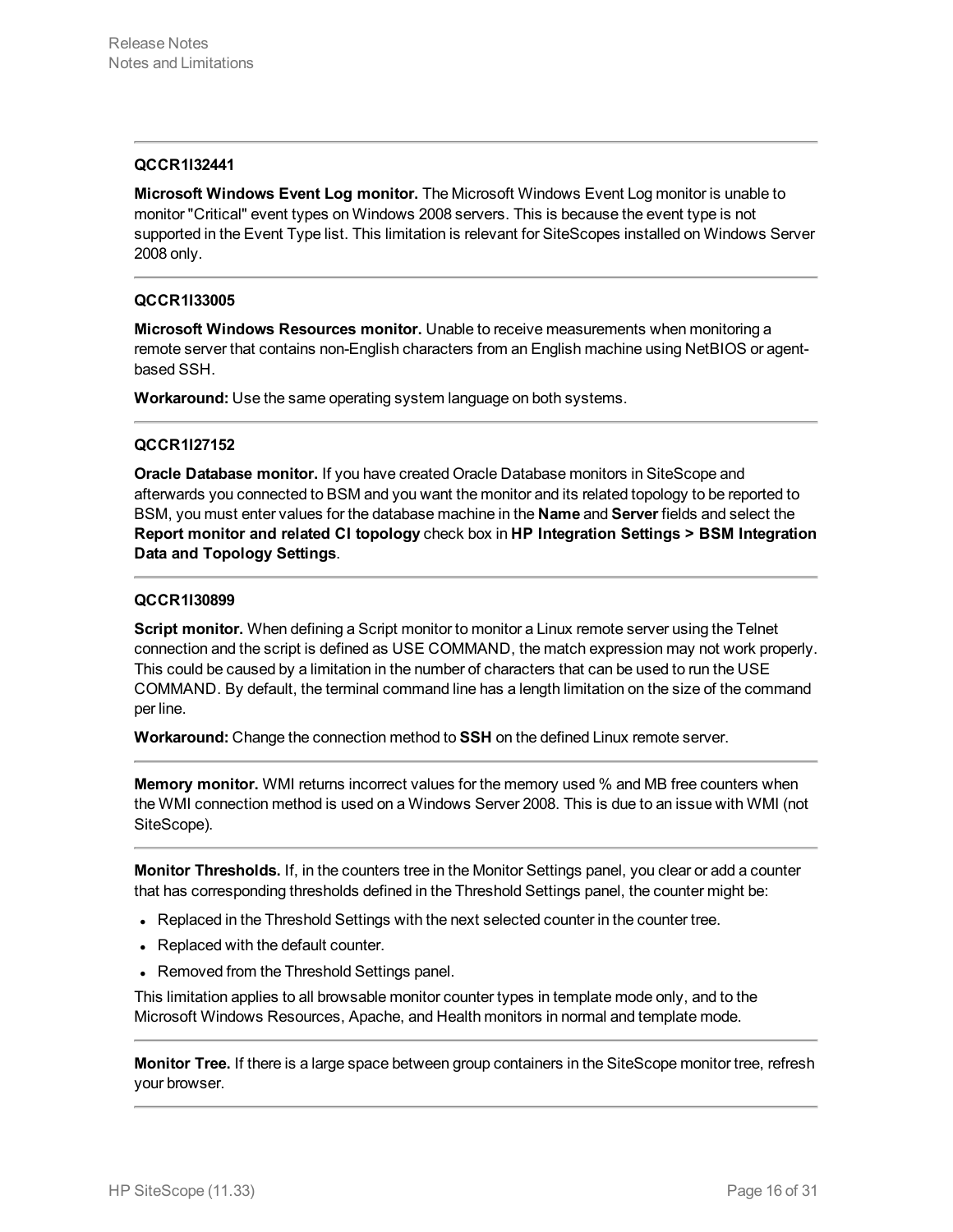**SNMP monitor.** When the SNMP monitor is integrated to report data to HP Diagnostics, the measurement label is sent as a name instead of the real measurement name.

**Workaround:** Use the SNMP by MIB monitor instead.

#### **QCCR1I78244**

**VMware Datastore monitor.** Topology reporting is supported for this monitor when SiteScope is connected to BSM 9.20 or later.

#### **QCCR1I79623**

**Solaris Zones monitor.** This monitor does not work when monitoring remote servers using the Telnet connection mode.

**Workaround:** Use a remote with an SSH connection instead.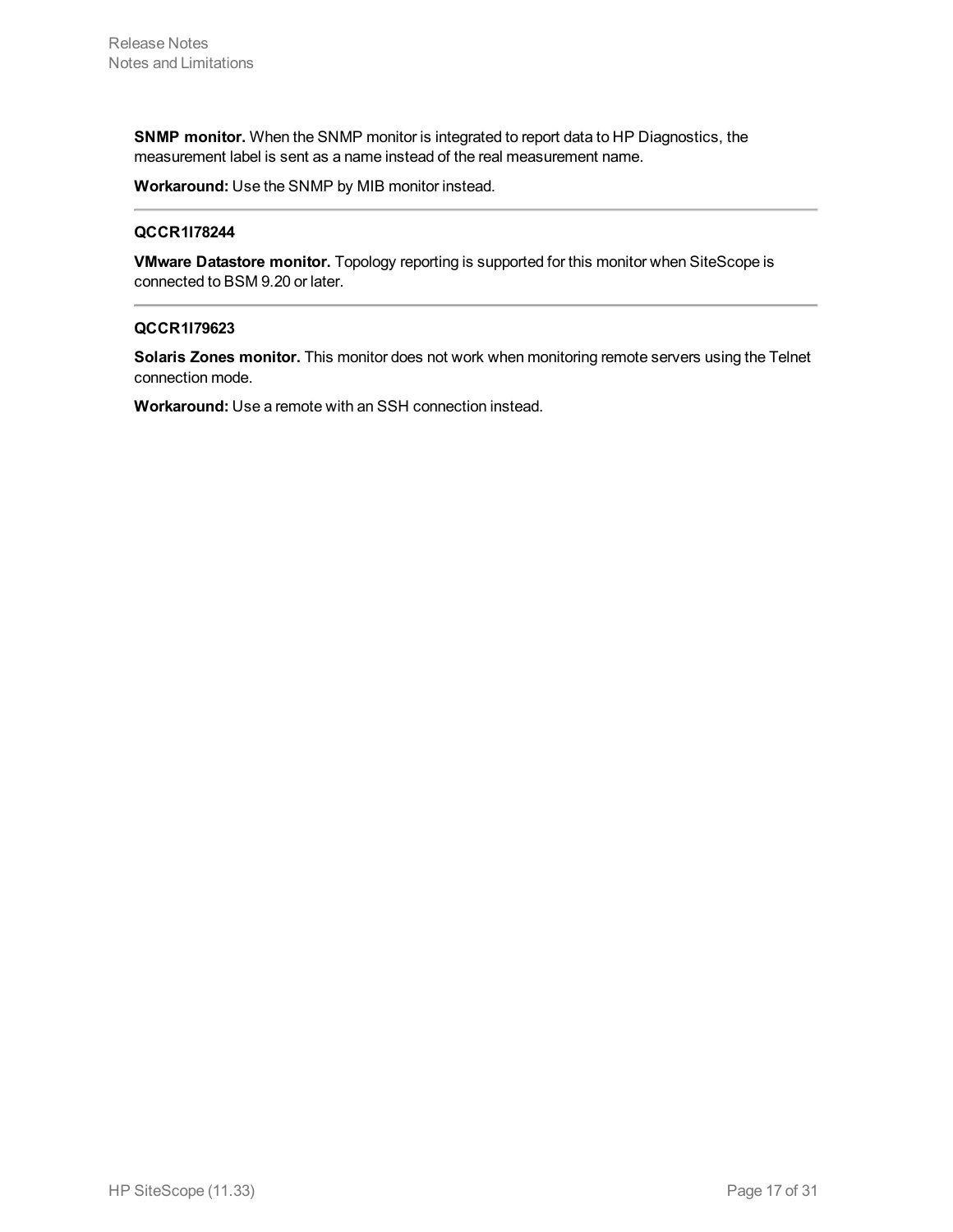#### **QCCR1I90676**

HP iLO Monitor: Eerror creating remote server when deploying the HP iLO monitor on iLO v4 after pressing **Save & Test**.

**Workaround:** Deploy the remote using **Save** instead. Even if the remote connection is corrupted when using **Save & Test**, it returns to normal after a SiteScope restart.

#### **QCCR1I99010**

Service monitors which use a regular expression in the **Other service** field show status "not installed" after upgrading to SiteScope 11.23 or later.

**Workaround:** You must use lower case letters (for example, /hp.\*/), or add "i" to the end of the expression (for example, /PATTERN/i).

#### **QCCR1I105728**

Counters in dynamic and custom monitors do not appear in the same order as in previous versions of SiteScope. This is caused due to the JRE version 8 used in this version of SiteScope.

#### **QCCR1I110655**

URL monitors fail if TLSv1.2 is used for the handshake process when FIPS mode is enabled.

**Workaround:** Disable TLSv1.2 by adding it to **jdk.tls.disabledAlgorithms** in the **<SiteScope root directory>\java\lib\security\java.security** file. For example: jdk.tls.disabledAlgorithms=SSLv3, TLSv1.2.

# <span id="page-17-0"></span>Monitor Deployment Wizard

## **QCCR1I39697**

The Monitor Deployment Wizard only supports topology reporting for monitors that have a default topology defined. This means you can select to add a template to a CI only if the CI type is the default CI type for all the monitors in the template.

# <span id="page-17-1"></span>Multilingual Support

## **QCCR1I21171**

Unable to display non-English characters in the counters list when configuring the Microsoft IIS Server monitor.

## **QCCR1I50695**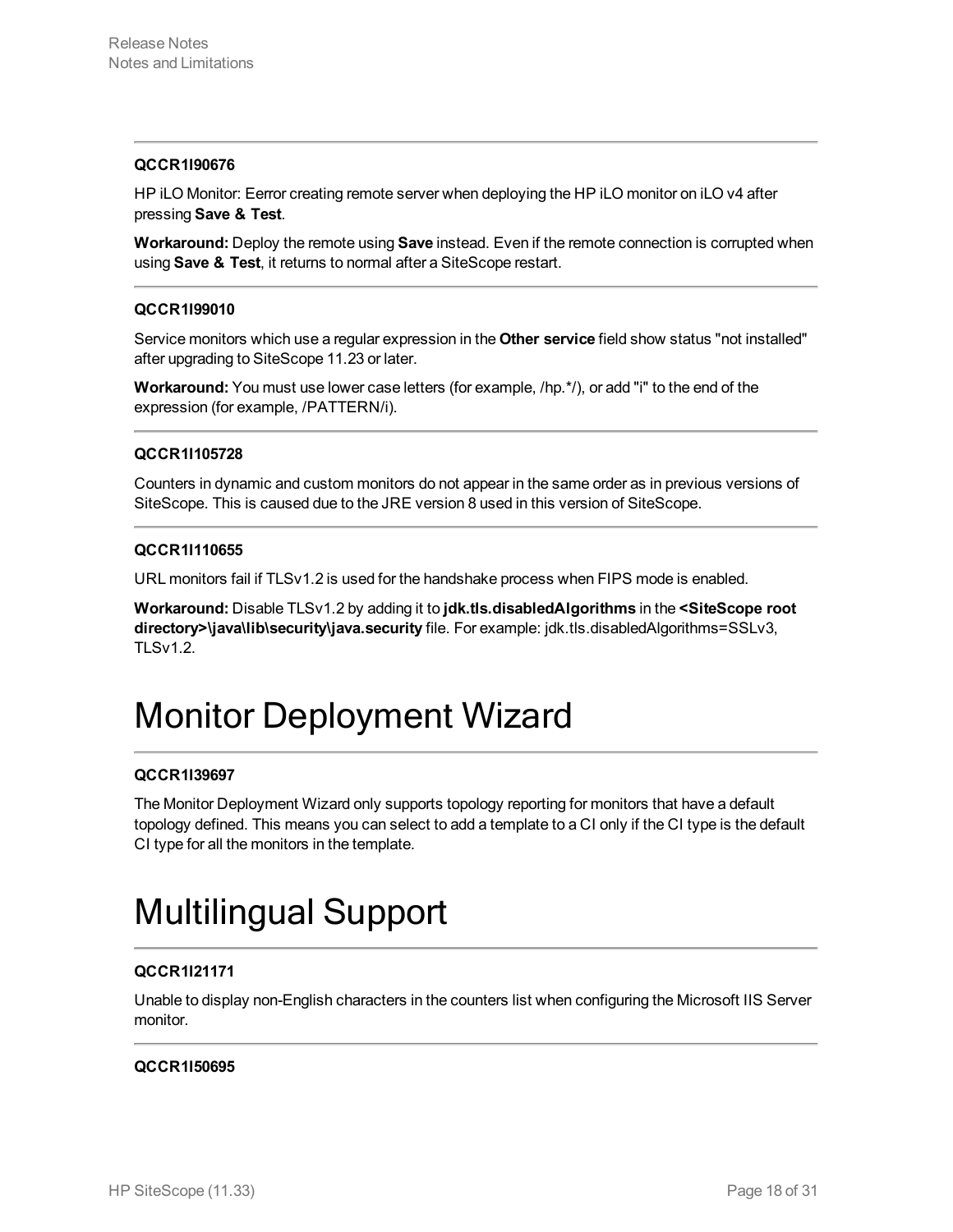Non-English strings are not supported when using the post installation Configuration Tool wizard on a Linux environment.

**Workaround:** Run the post installation Configuration Tool in console mode with parameter "-i console".

#### **QCCR1I32444**

When using the SNMP Browser Tool or the XSL Transformation Tool, the results may not be readable in languages other than English.

**Workaround:** Click the **Save To File** button, save the results to an external file, and open the file with an external editor.

#### **QCCR1I30190**

Run results for some monitors are shown according to the server locale or in English, instead of according to the client locale.

#### **QCCR1I54985/QCCR1I54978**

When using the Microsoft Windows Resources monitor in a non-English locale, the monitor counters and run status summary is not readable.

**Workaround:** Configure the monitor to use the Direct registry queries collection method.

#### **QCCR1I35306**

SiteScope log files do not support Unicode characters—all non-English characters appear corrupted in the logs.

**Workaround:** Use a SiteScope server installed on a corresponding operating system locale. For example, use SiteScope installed on a Japanese Windows operating system for a Japanese locale.

#### **QCCR1I83936**

If SiteScope is installed on a non-English operating system, you cannot use the SiteScope Hardening Tool to configure SiteScope for using TLS. In that case, use the manual procedure described in the appendix section of the SiteScope Deployment Guide.

# <span id="page-18-0"></span>Performance

<span id="page-18-1"></span>Using the WMI connection method increases CPU consumption on the monitored server.

# Preferences

#### **QCCR1I30651**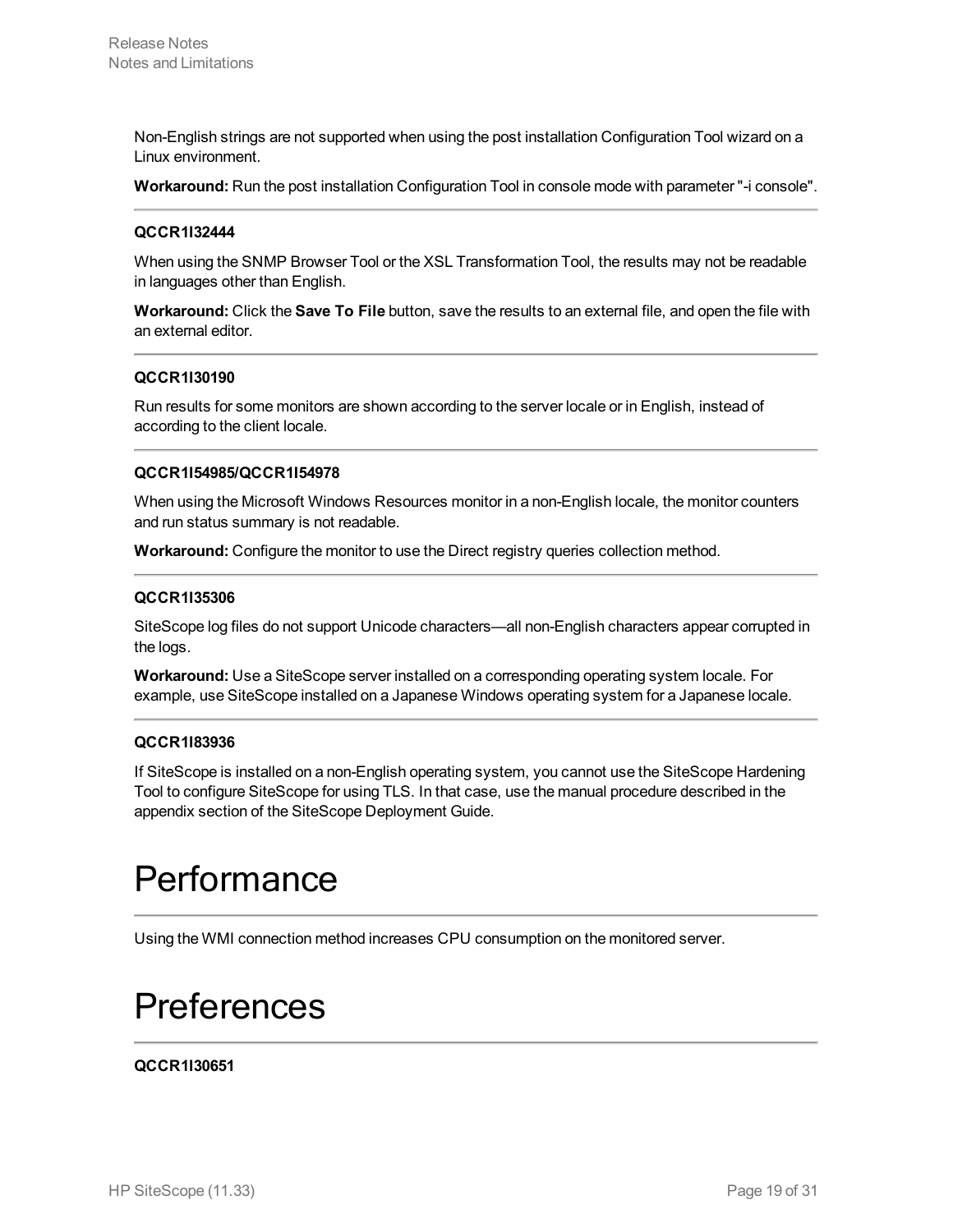After changing the user name or password of a credential profile, any open connections that are using this credential remain open and are not reconnected.

**Workaround:** Restart SiteScope.

#### **QCCR1I100848**

When upgrading SiteScope, the following error might be written to the **error.log**: "[HTTPRequest /SiteScope/htdocs/Progress.html] (HTTPRequestThread.java:815) ERROR - Exception: com.mercury.sitescope.platform.httpserver.HTTPRequestException".

<span id="page-19-0"></span>**Workaround:** While you can ignore this error (it does not affect SiteScope), close SiteScope to avoid such messages being written to the log.

# **Reports**

#### **QCCR1I81356**

Unable to export Alert, Monitor, and Server-Centric reports to an email if the mail server is defined to use SSL SMTP (in the Email Preferences Default Settings dialog box).

### **QCCR1I89536**

Monitor, Alert and Server-Centric reports are supported in compatibility mode only when using a Microsoft Internet Explorer 10 browser.

When using Internet Explorer 10, Alert, Monitor, and Server-Centric Reports are supported in compatibility mode with **Document mode: quirks** only; the default **Document mode: IE5 quirks** is not supported. To enable **quirks** mode in Internet Explorer 10 for Alert, Monitor, and Server-Centric reports:

- 1. Open the Monitor, Alert, or Server-Centric report.
- 2. Press F12 to open Developer Tools for Internet Explorer 10.
- 3. Select **Document Mode** and click **Quirks**.
- <span id="page-19-1"></span>4. Close the Developer Tool.

# SiteScope APIs

## **QCCR1I4859**

All SiteScope Web Service API methods that are not protected by a user name and password have been deprecated. All API methods with user and password authentication have been renamed and now have an Ex suffix (for example, **enableGroupEx**) to avoid the same method names being used with different parameters.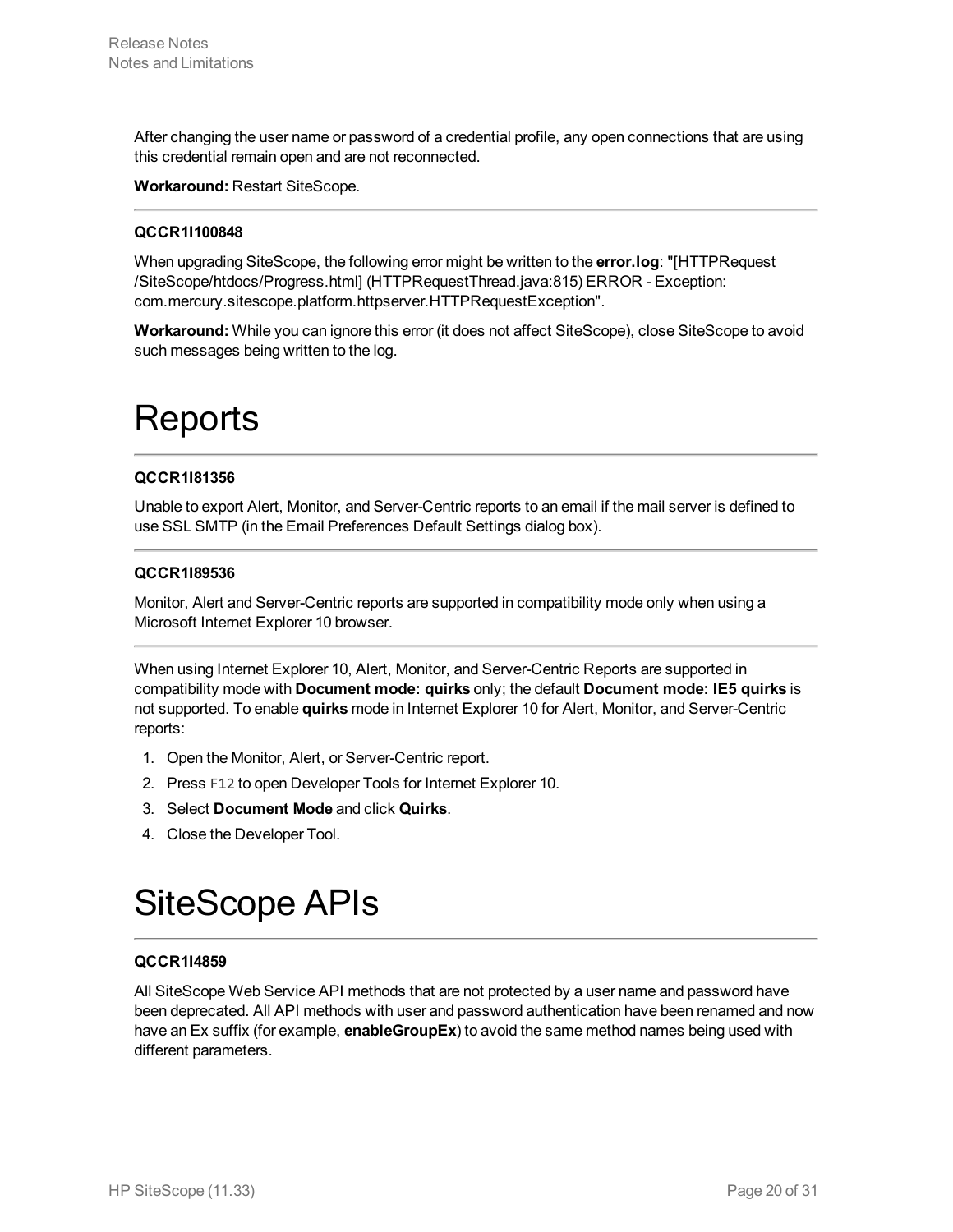# <span id="page-20-0"></span>SiteScope User Interface

## **QCCR1I106095**

<span id="page-20-1"></span>Due to a browser specific limitation in Google Chrome, the Page Options and Help links do not work in the SiteScope user interface.

# **SSH**

F-Secure is no longer officially supported when monitoring remote servers using SSH.

If you experience monitor skips when using the SSH retries mechanism on a UNIX remote server, check the monitor run frequency and the **\_numberOfRepeatExecForSSHConnection** and **\_ UNIXSSHTimeoutSeconds** property values in the master.config file to make sure they are not the cause of the skips (for example, if monitor frequency equals the SSH timeout). Note that time is used from **\_UNIXSSHTimeoutSeconds** for every unsuccessful retry. Therefore, if the number of retries is set too high (so that it is longer than the monitor run frequency), this can increase the number of monitor skips and result in SiteScope restarting.

# <span id="page-20-2"></span>System Availability Management Administration

## **QCCR1I32039**

When copying monitors, groups, or other entities between multiple SiteScope instances, tag assignments are lost even if the tags that were assigned to the copied entities on the source SiteScope are present on the target SiteScope.

## **QCCR1I32040**

When copying and pasting a monitor that includes a script alert from one SiteScope into another, the remote server of the script alert may not correctly copy into the target SiteScope.

**Workaround:** If you are copying script alerts from one SiteScope to another, ensure that the remote server accessed by the script alert exists in the target SiteScope before copying.

When copying and pasting a SiteScope monitor into a group, the monitor data can take up to an hour before it is displayed in Service Health in HP Business Service Management.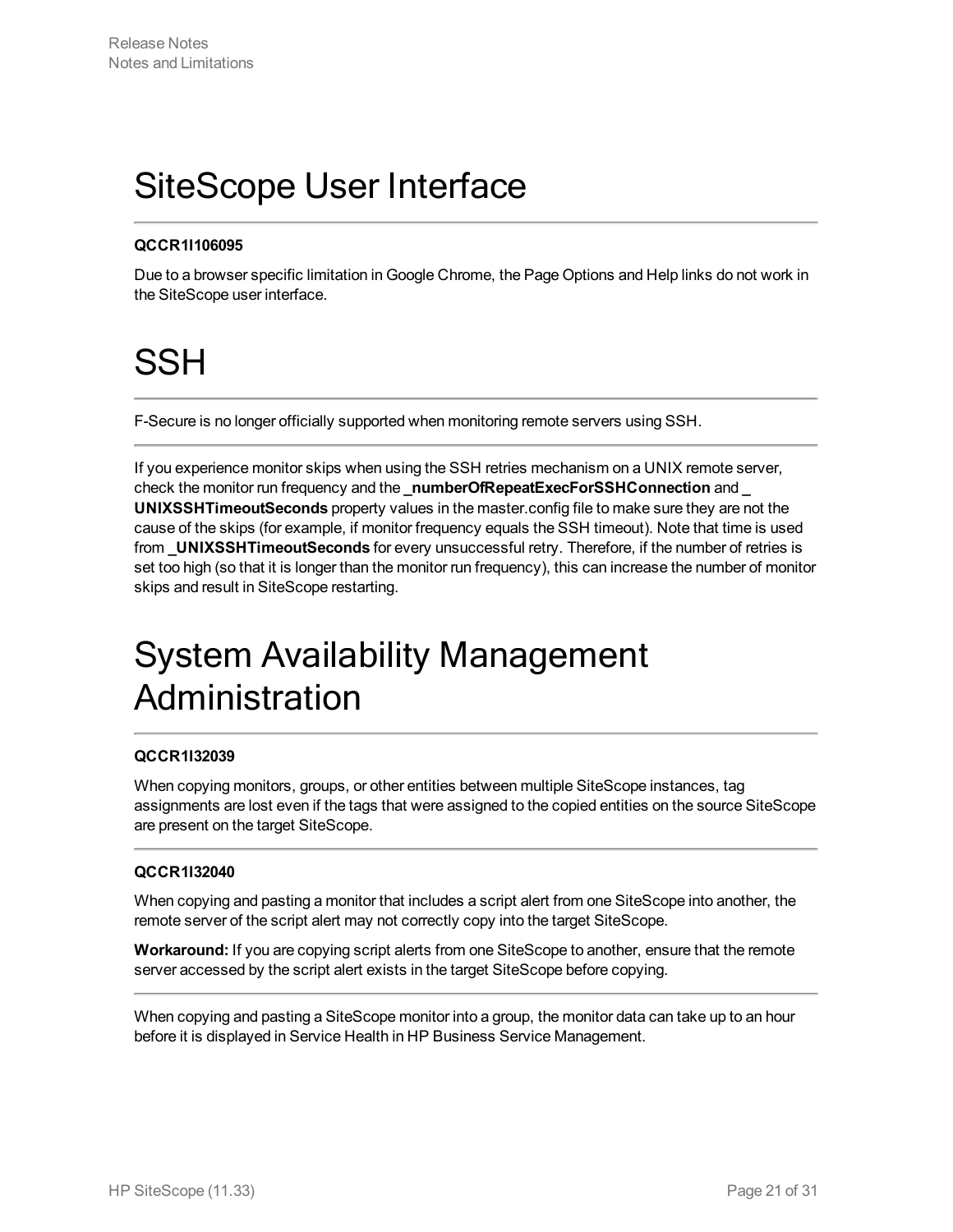# <span id="page-21-0"></span>**Templates**

## **QCCR1I32397**

If a template contains an invalid dependency (the template contains a dependency that existed once but no longer exists in the imported template), no dependency is shown in the template deployment. When running the Publish Template Changes wizard, the **Depends on** property is displayed as a difference in the Content Changes page even though there is no dependency displayed in the template.

<span id="page-21-1"></span>**Workaround:** Add a new dependency in the template, remove it, and then click **Save**. This removes the non-existent dependency.

# Tools

## **QCCR1I32543**

When using the Event Log Tool, if **DNS** is selected in the **Log name** box and the target server does not have a DNS server on it, the Application log content is displayed in the Results panel.

## **QCCR1I56272**

The Event Log Tool is not available when configuring the Microsoft Windows Event Log monitor from the **Use Tools** button. The tool is still available from **Tools > Operating System Tools > Event Log Tool**.

If you encounter the following error when using the Database Connection Tool to connect to an SQL server database: "Exception Message: [mercury][SQLServer JDBC Driver]NTLM (type-2) Authentication was requested but the required DDJDBCx64Auth04.dll was not found on the path specified by the java.library.path system property."

**Workaround:** Use a third-party driver. Microsoft's JDBC driver does not exhibit this issue, nor does JTDS. Both these drivers can operate in wrapped and unwrapped modes and support Windows Integrated Authentication (<http://msdn.microsoft.com/en-us/data/aa937724.aspx>).

# <span id="page-21-2"></span>Unified Console

## **QCCR1I111473**

The option "Run All Monitors" option does not work in Unified Console after SiteScope Upgrade from 11.30 to 11.31.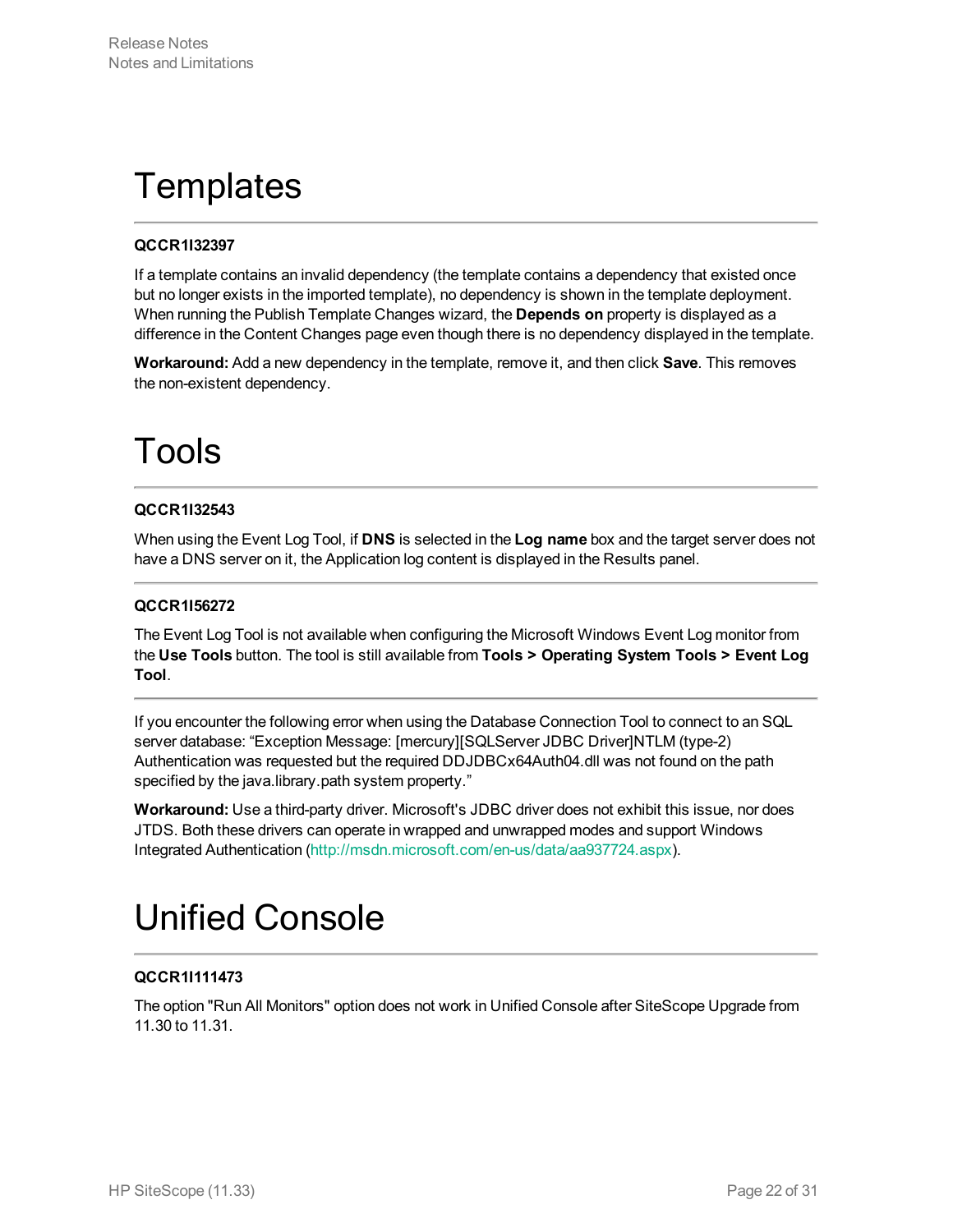# <span id="page-22-0"></span>Fixed Issues

This section lists issues that were previously published in the SiteScope Release Notes and that have been fixed in this or a previous SiteScope 11.3x patch release.

For a complete list of the problems and limitations fixed in this release that have been made visible to customers for tracking, and for enhancement requests that were addressed in this release:

- 1. Navigate to the Self-Solve [Knowledge](https://softwaresupport.hpe.com/group/softwaresupport/search-result?keyword=) Search page, on the HPE [Software](https://softwaresupport.hpe.com/) Support web site (https://softwaresupport.hpe.com/).
- 2. Select the relevant product, version, and operating system, (for example, **SiteScope**, **11.33** and **Windows**).
- 3. Under Document Type, select **patches**.
- 4. Click the name of the patch for which you want to see fixed issues (or that you want to download). A page containing information about the patch and a link to download the patch displays.
	- <sup>l</sup> You can review a summary of the fixed issues in the **Symptoms** section of the page.
	- <sup>l</sup> You can click any specific change request in the **Change Requests** section of the page to view detailed information about that CR. Alternatively, you can search for a specific CR using the search box at the top of the page.

# <span id="page-22-1"></span>Previously Fixed Issues (in SiteScope 11.30)

**The Generic Integration monitors (Technology Database, Log File, SNMP Trap, and Web Services) are not supported for BSM 9.20 or later versions.**

**Alert status maintains the downtime schedule in the user interface (QCCR1I43732)**

**Monitor availability status in the Dashboard becomes temporarily green during the monitor run even if remote server is not accessible (QCCR1I47092)**

**Alerts sent to HP Operations Manager fail when the SiteScope monitor result returns double quotes (QCCR1I50151)**

**When generating an Alert report from a sub-group, the report does not include alerts for the parent group (indirectly associated alerts); only alerts for the specific sub-group are displayed (QCCR1I50620)**

**SiteScope fails to install on a Windows machine if the environment variables %TEMP% and %TMP% point to a directory path that contains an empty space, such as C:\Documents and Settings\Default User\Local Settings\Temp (QCCR1I52241)**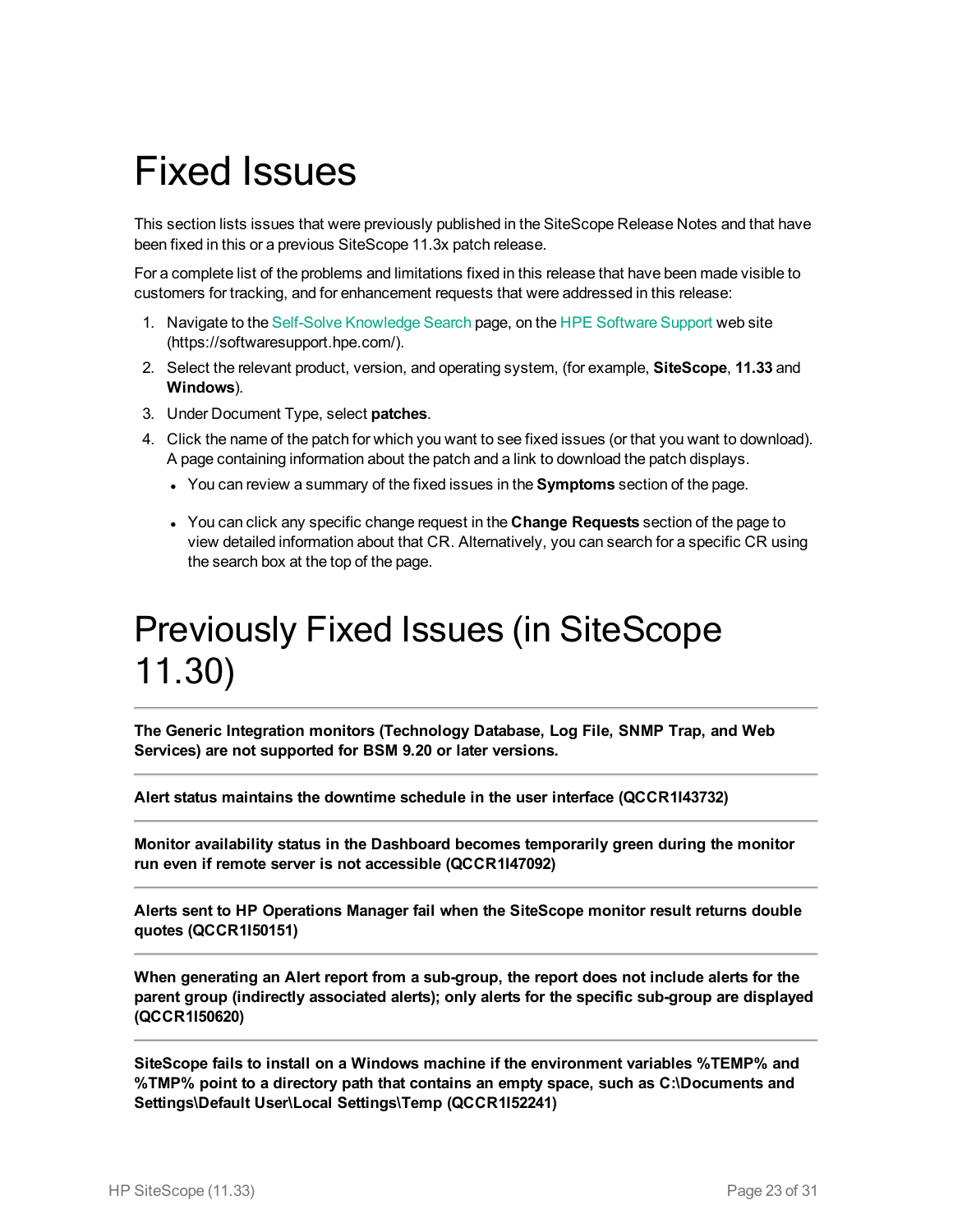**The Log File monitor does not send an alert on the first found match when the "For each log entry matched" alerting option is selected (QCCR1I53584)**

**After upgrading to SiteScope 11.x, unable to generate CSV reports or generate and save HTML reports (QCCR1I54892)**

**Management Reports incorrectly show 0 for avg and peak value on report summary page for UNIX Resources monitors (QCCR1I56562)**

**When logging in to SiteScope using an account without monitor edit permissions, the monitor description popup does not open from the Dashboard (QCCR1I56760)**

**Some error messages are displayed in the bac\_integration.log with ERROR severity, even though they are not serious errors and SiteScope takes care of these errors on its own (QCCR1I56996)**

**Uninstalling SiteScope on a Japanese Windows Server 2003 environment from the Control Panel does not delete items in the start menu (QCCR1I57640)**

**Unclear from the documentation which monitors of SiteScope installed on UNIX support monitoring Windows SSH remote server with IPv6 (QCCR1I58321)**

When a user profile is defined with a user role, the 'User Type' may not reflect the true user **type based on the role assigned (QCCR1I59523)**

**SiteScope is not reporting to BAC all the CPU metrics that are displayed in SiteScope (QCCR1I59951)**

**SiteScope Reports (Quick, Management, Monitor) produce a report for all monitors when only one report is selected (QCCR1I62230)**

**SiteScope loses data from the last monitor run when the SiteScope service is restarted immediately after the monitor run (QCCR1I62466)**

**Microsoft Exchange 2010 monitor is unable to retrieve the SearchTimeInSeconds counter (QCCR1I63548)**

If you select a line in the Dashboard and click refresh, the selected line jumps back to the first **line in the Dashboard instead of the remaining on the line that was selected (QCCR1I68568)**

**DNS monitor returns a generic "Unable to connect to server" error message instead of a more meaningful message (QCCR1I70161)**

**Log File monitor reads some remote log outputs more than once (QCCR1I70594)**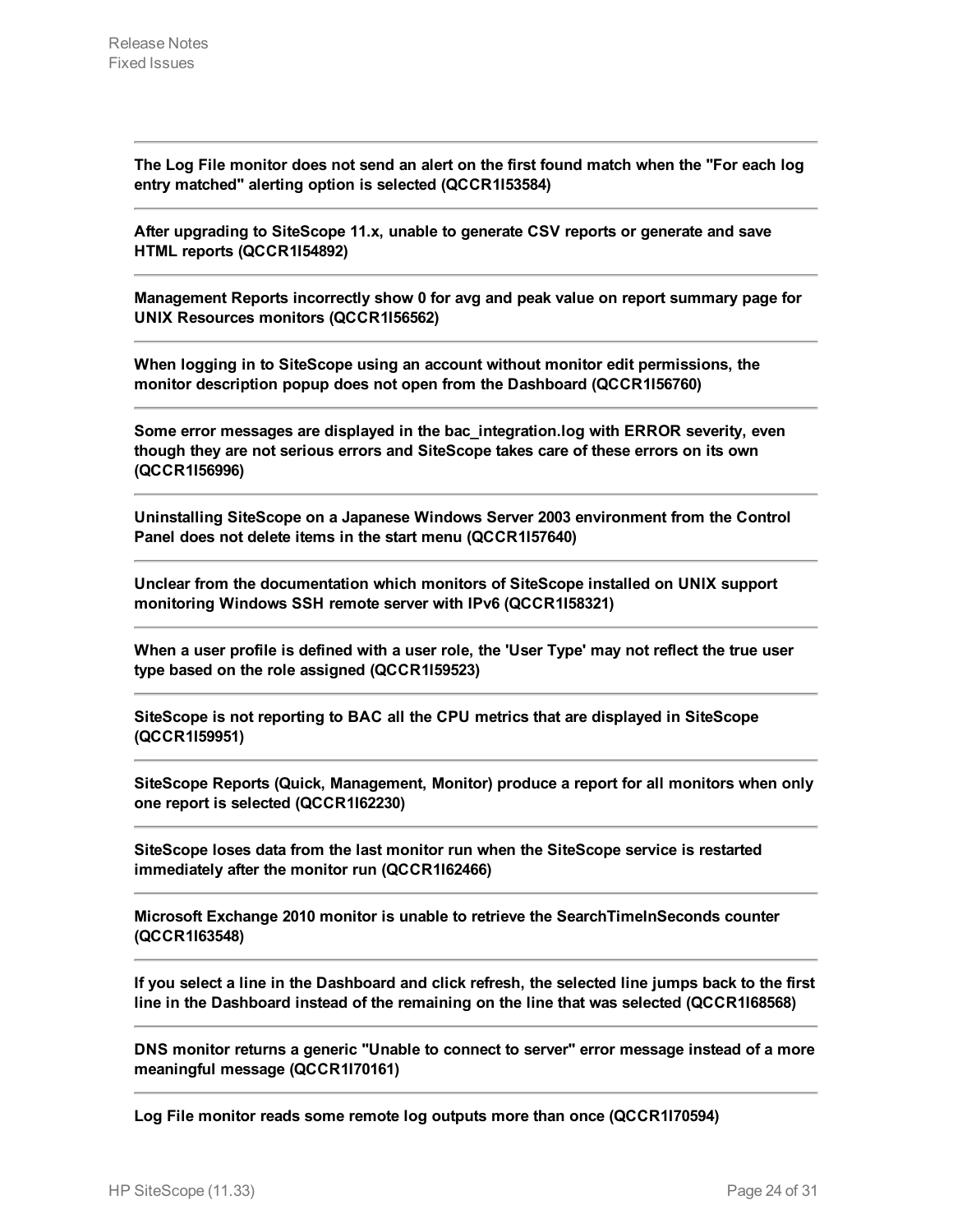**Memory monitor: Quick/Management Reports show incorrect value for physical memory measurement in "Last" column of Measurement Summary table when monitoring a Windows remote server with NetBIOS (QCCR1I75411)**

**Service monitors are causing skips and errors (such as "Consider increasing the max number of processes allowed in the process pool") when using multiple monitors against the same host (QCCR1I75496)**

**HPOM event integration: There are no ETIs in events sent by SiteScope to BSM after creating an event integration with BSM (QCCR1I75958)**

**Windows Event Log monitor is unable to read event IDs 4624, 4625 on Microsoft Windows Server 2008 (QCCR1I78026)**

**DNS monitor using Java library failed if IP address mapped to host option is not provided, even if hostname can be resolved by DNS server (QCCR1I78727)**

**The -optionalSetupConnection option added to the \_perfexOptions= property in the master.config file does not work for the Directory, File, or Log File monitors (QCCR1I80499)**

**Unable to update custom topology/related CI properties for a monitor because SiteScope sends both the previous value and changed CI to BSM (QCCR1I80937)**

**Connection Statistics monitor has an incorrect counter name "SHH connections. Total Average Call Time" (QCCR1I81049)**

**After applying a filter in the SiteScope monitor tree using a regular expression, any dependencies that have been set are not displayed in the Dependencies panel of the monitor properties (QCCR1I81153)**

**Dashboard Monitor History view sorts the Run Time column according to date/time value instead of lexically (QCCR1I81238)**

**When working with the SNMP by MIB monitor in template mode, unable to select any counters after clicking the Get Counters button unless you enter an existing server name in the Server field (QCCR1I84319)**

**When Server-side processing is used with Log File monitor, only the string search value instead of the entire string line for the matched details is returned in email alerts (QCCR1I84738)**

**Unable to retrieve disk information using Dynamic Disk Space monitor or UNIX Resources monitor when monitoring a UNIX remote server using an SSH connection (QCCR1I85381)**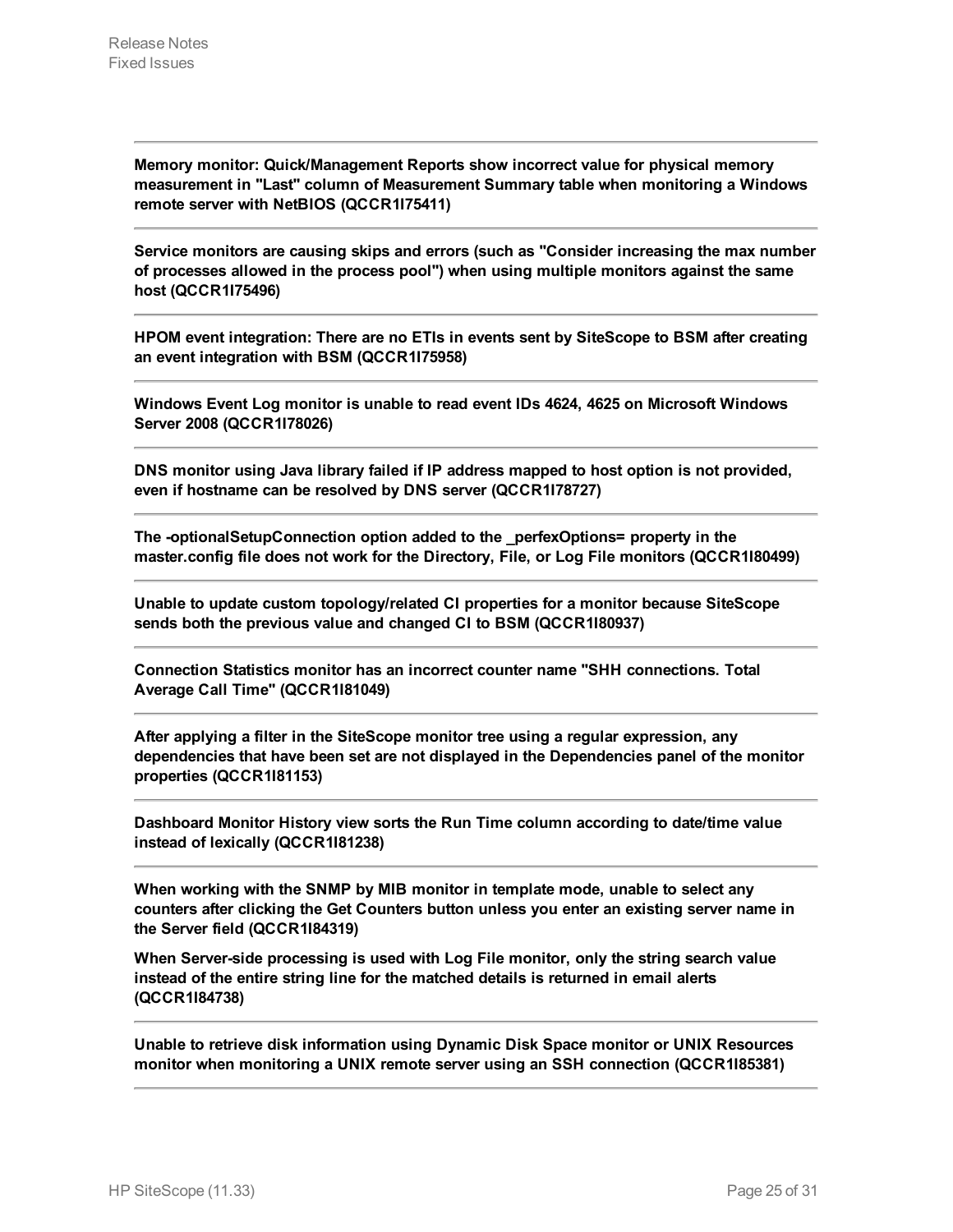**Unable to get network counters for the Network Bandwidth monitor when clicking the "Get Counters" button (QCCR1I86149)**

**Alerts for a SiteScope monitor group are no longer sent when it is moved to another group (QCCR1I87582)**

**After a SAP system restart, the value of specific SAP CCMS CounterIDs (mtUID) changes, resulting in the SAP CCMS monitor returning n/a for some counters (QCCR1I88400)**

**When "International version" is selected in General Preferences > General Settings, the setting is cleared after performing a SiteScope upgrade (QCCR1I88556)**

**Memory monitor on AIX platform does not provide accurate values for physical memory data (QCCR1I88647)**

**The EventTime value for the Microsoft Windows Event Log monitor displays the incorrect timestamp (QCCR1I90738)**

**Unable to pull in SAP Performance monitor metrics via SiteScope (QCCR1I90971)**

**Error in log file after creating Network Bandwidth monitor (QCCR1I91825)**

**DNS monitor using DNS Java library fails when multiple IP addresses are set in Expected IP address (QCCR1I92314)**

**Thresholds in Custom monitors are removed if corresponding custom counters get null values from the data processing script (QCCR1I92402)**

**Dynamic Disk Space monitor settings are not updated after changing the monitored remote server (QCCR1I92621)**

**Error saving allowed LDAP users to csv file when exporting users to csv format for LDAP (QCCR1I92700)**

**License point consumption in License Usage monitor is incorrect when only OS Advanced license is installed (QCCR1I92789)**

**URL Sequence Step monitor shows incorrect information after reconfiguring step settings (QCCR1I92886)**

**Incorrect description about "Configuring SiteScope to Play Sounds Through the Browser" in Using SiteScope guide (QCCR1I92952)**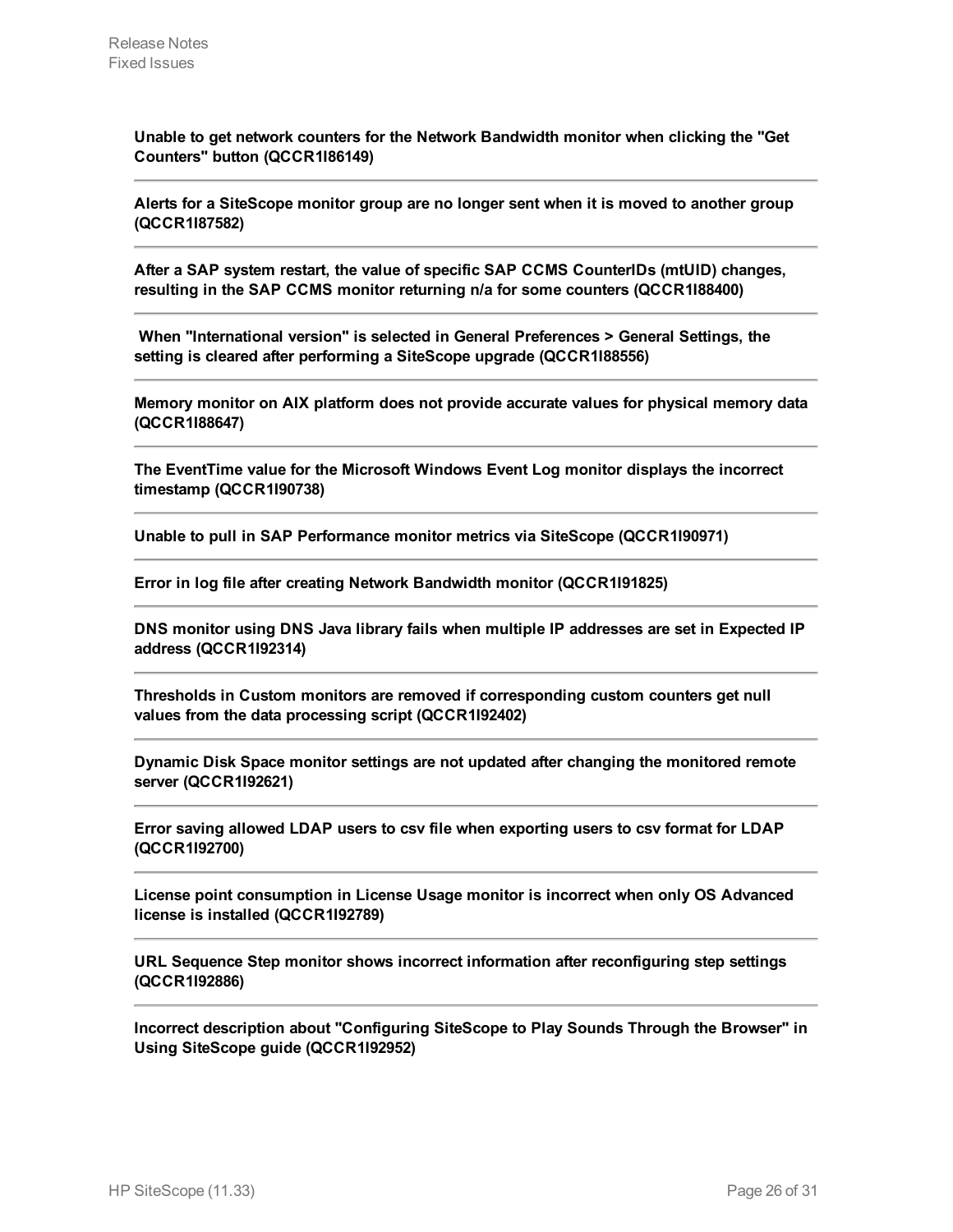**Hardening Tool documentation is unclear on whether it is necessary to configure the LDAP integration before running the tool, and is missing descriptions for certificate authentication property values (QCCR1I92968)**

**Log File monitor shows incorrect status and fails to send warning alert when unable to read the log when Run Alerts is set to "For each log entry matched", If Unavailable is "Set monitor Status to Warning", and Warning threshold is set to "matches = 'n/a'" (QCCR1I92972)**

**SiteScope Management report has two "at 10:00" entries in the End of report period dropdown list under Filter and Scheduling Settings (QCCR1I93015)**

**Unable to generate Quick/Management Reports when German is selected as browser's language or system's locale language (QCCR1I93754)**

**UNIX Resources monitor is unable to retrieve counter values for Network Interface when monitoring a Solaris server (QCCR1I93763)**

**Export to CSV option in the SiteScope Dashboard does not apply the columns and/or order changes (QCCR1I94672)**

**Log File monitor incorrect shows Good status when there are no permissions to read the file (QCCR1I95066)**

**Mail Alert variable <goodOnly> contains the wrong content (QCCR1I95390)**

**File monitor is unable to get the time from the remote server and getSystemTime errors are written to the error.log (QCCR1I95423)**

**SAM Admin: Change permissions on SiteScope Reports content item does not work in BSM Platform > User Permissions; user is unable to create SiteScope reports (QCCR1I95436)**

**Monitor fails to run when the run schedule was replaced using GSAR (QCCR1I95597)**

**Copying a template group that contains a Composite and dependent monitor causes monitor duplication (QCCR1I95683)**

**HP iLO monitor is unable to get all counters for drives (QCCR1I96579)**

**Monitor is incorrectly triggering unavailable alert when monitor is in error status (QCCR1I96640)**

**SiteScope on Linux restarts whenever there are more than 10 processes in the defunct state (QCCR1I96727)**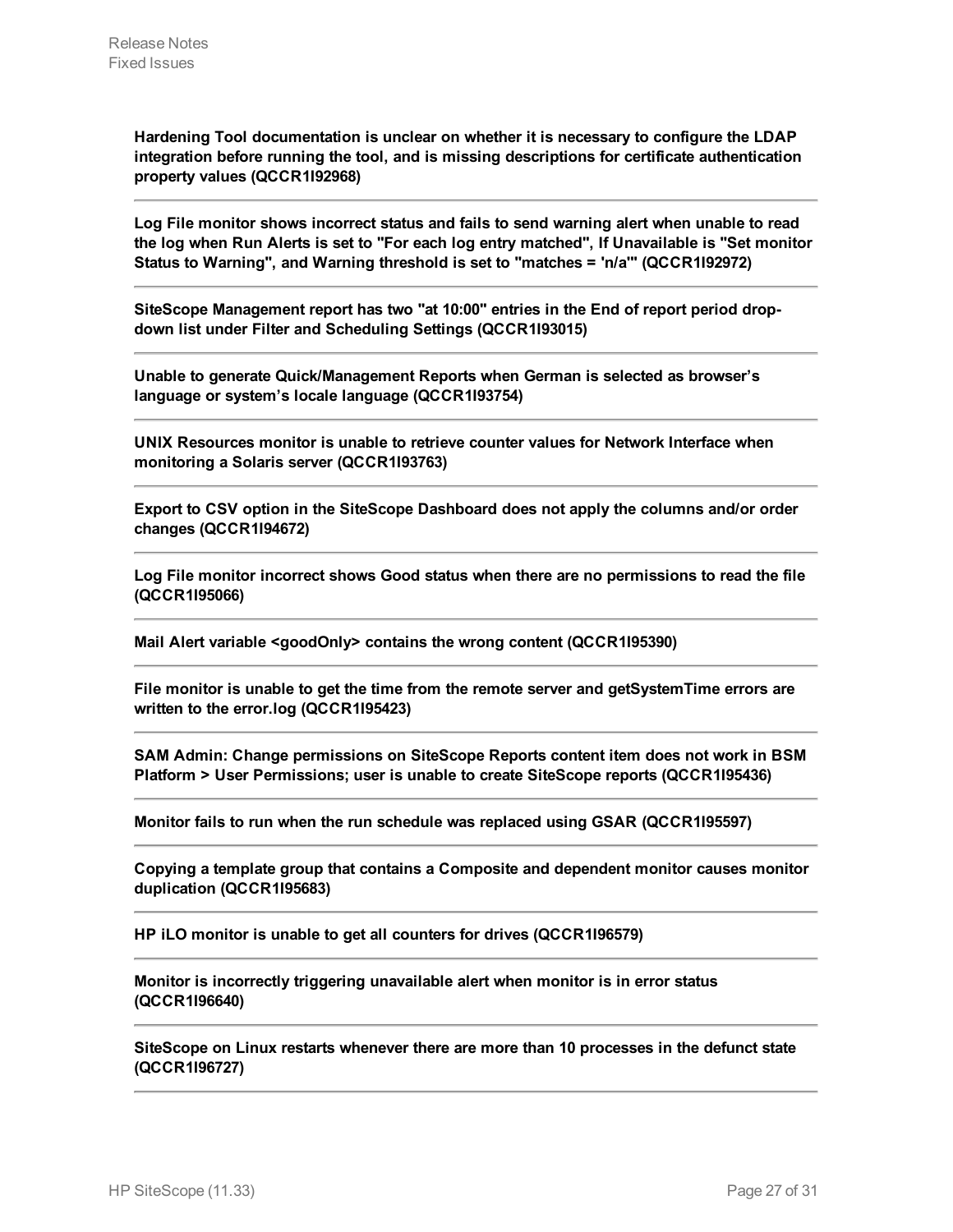**Monitor legacy reports are empty after installing cumulative fix SIS\_00303 - SS1123140320 for SiteScope 11.23 (QCCR1I97125)**

**Log File monitor rules file is missing the "\_id" parameter that is required when sending SNMP Trap alert action (QCCR1I97343)**

**Log File monitor: Special characters need to be escaped when using the Sever-side processing option (QCCR1I97353)**

**Error in View Acknowledge Log when your browser language is Portuguese or Spanish (QCCR1I97454)**

**Alert template: The property <group>.<\_parent>.propertyname does not return the name of the parent group (QCCR1I97503)**

**When exporting a Monitor report to .csv format, SiteScope replaces some special characters with a different character (QCCR1I97778)**

**Intermittent timeouts when using SiteScope 11.22 Multi-View (QCCR1I97806)**

**SAP CCMS monitor returns N/A as calculation result when using calculated metrics (QCCR1I98332)**

**Disabling all monitors in a group at the group level does not work when user logged in with LDAP authentication (QCCR1I98351)**

**SiteScope failed to start up properly when the SiteScope\conf\license\lic.txt file size became very large (QCCR1I98446)**

**SAP CCMS monitor is not reporting topology correctly (QCCR1I98507)**

**SAP CCMS monitor: Non-performance counters are ignored when monitor deployed from the template (QCCR1I98609)**

**Error "Failed to open Publish Template Changes Wizard" thrown when trying to publish changes to a template (QCCR1I98611)**

**SAP CCMS monitor retrieves incorrect measurement unit for Memory-related counters (QCCR1I98618)**

**BSM Integration: Database monitors do not send the correct CI Hint to OMi causing CI resolution to fail (QCCR1I98753)**

**SiteScope Tags are not synchronized properly from SAM Admin in BSM (QCCR1I99053)**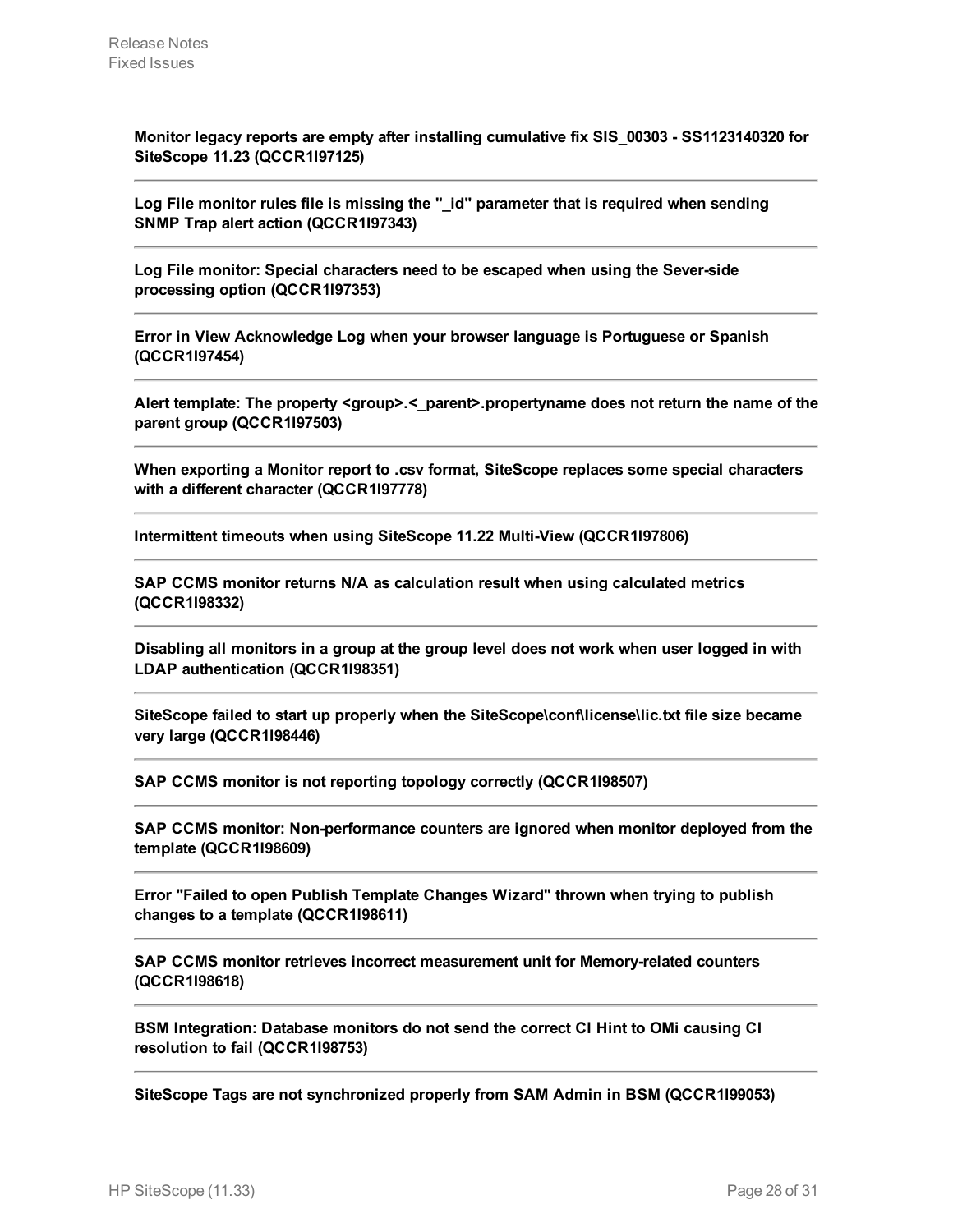**SiteScope 11.23 restarts when multiple templates are deployed using an XML file or a CSV file (QCCR1I99107)**

**Database Query monitors are not sending all metrics to BSM from previous monitor configurations (QCCR1I99243)**

**Unable to connect from the SiteScope server to the Windows machine when using OpenSSH for Windows (QCCR1I99345)**

**A regular user is unable to use Search/filter tags; they are grayed out in the Tags tree (QCCR1I99422)**

**BSM Upgrade Guide lacks documentation on how to redirect SiteScope to a BSM instance when performing a staging upgrade (QCCR1I99640)**

**Connection to an HP iLO remote server fails with timeout error (QCCR1I99717)**

**Log File monitor reports a higher number of matches if regular expression contains nonescaped characters, and reports an error if 10 match groups are in error (QCCR1I99857)**

**SAP CCMS Monitor: "Error getting counters : Failed logging onto SAP system" when trying to set up the SAP CCMS monitor (QCCR1I99896)**

**"If unavailable" threshold status assignment is not working as expected; unable to differentiate between a real failure and poor network performance (QCCR1I100006)**

**WebSphere MQ Status monitor is unable to detect MQ queue high, low and full events, and returns an internal error (QCCR1I100062)**

**SAP CCMS monitor retrieves incorrect measurement unit for Memory-related counters (QCCR1I100104)**

**SiteScope Failover: Merge back configuration option only works if selected before the primary SiteScope has failed (QCCR1I100144)**

**After creating and saving a Web Service monitor using a wsdl file, the port name, method name, and service name are blank when reopening the monitor properties (QCCR1I100252)**

**Unable to enable or disable monitors at the group level when accessing SiteScope from SAM Admin in BSM (QCCR1I100410)**

**When using an external Database (in Log Preferences) to store the daily log, it encounters an SQL error on each restart (QCCR1I100475)**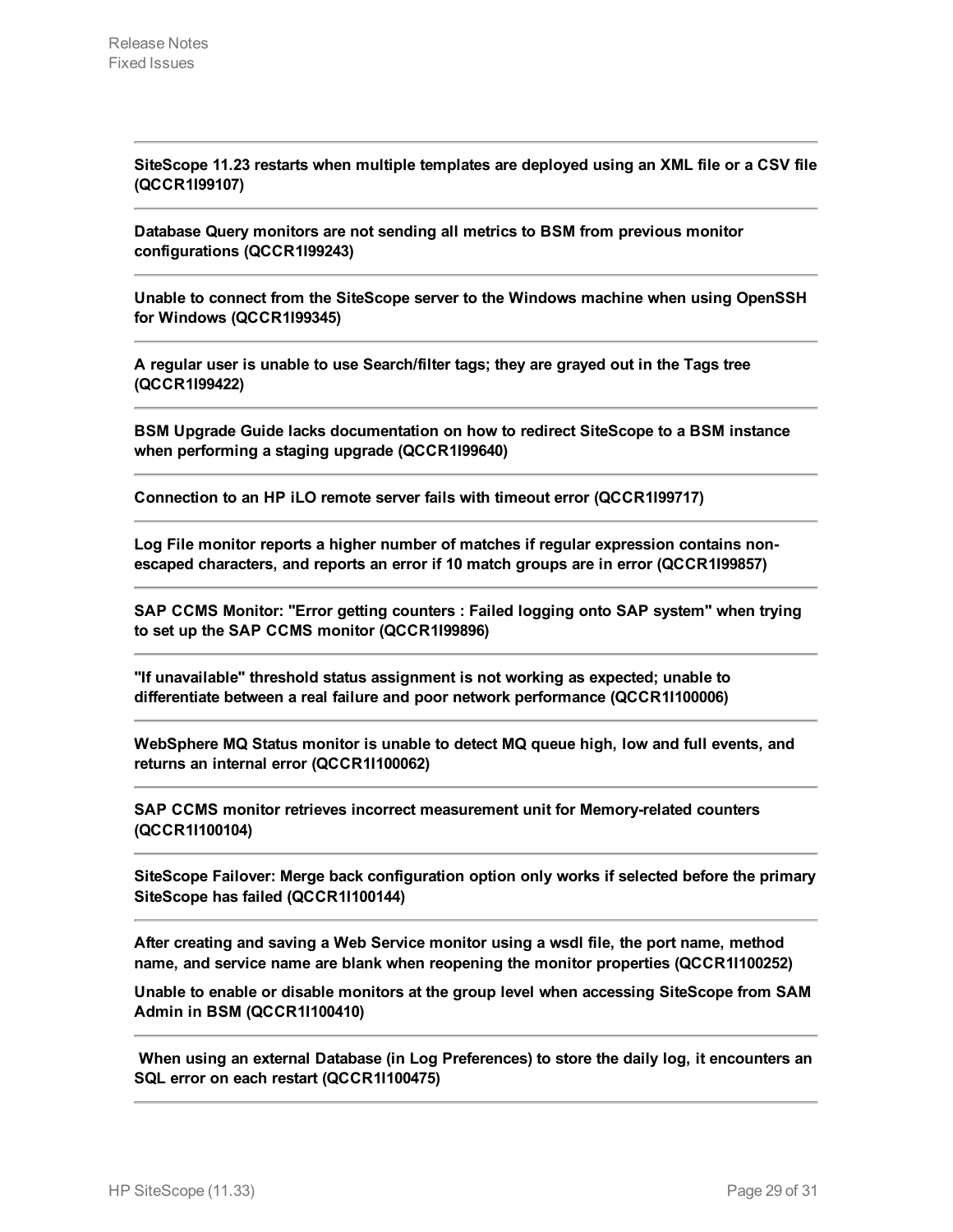**VMware Performance monitor: License point consumption for VMware ESXi server is counted as double (QCCR1I100604)**

**URL monitor: User needs to add random text to the request headers field to get the monitor to work properly and return OK status (QCCR1I100810)**

**Composite Monitor: "Add Items" form does not select all the required check boxes when removing some monitors from the parent group (QCCR1I100812)**

**SiteScope API incorrectly enables monitors during a scheduled run that were manually disabled (QCCR1I100933)**

**User encountered a number of idle perfex\_dispatch processes which resulted in performance issues, and wants to know how perfex dispatch process is created and destroyed (QCCR1I100973)**

**Duplicated remote servers are being created when templates are deployed via a CSV file when using key file authentication (QCCR1I101048)**

**URL monitors: The .dyn file created from URL monitors prevents SiteScope from starting (QCCR1I101175)**

**The Monitor Specific Log Column Content in the documentation does not correspond to the actual log records (QCCR1I101305)**